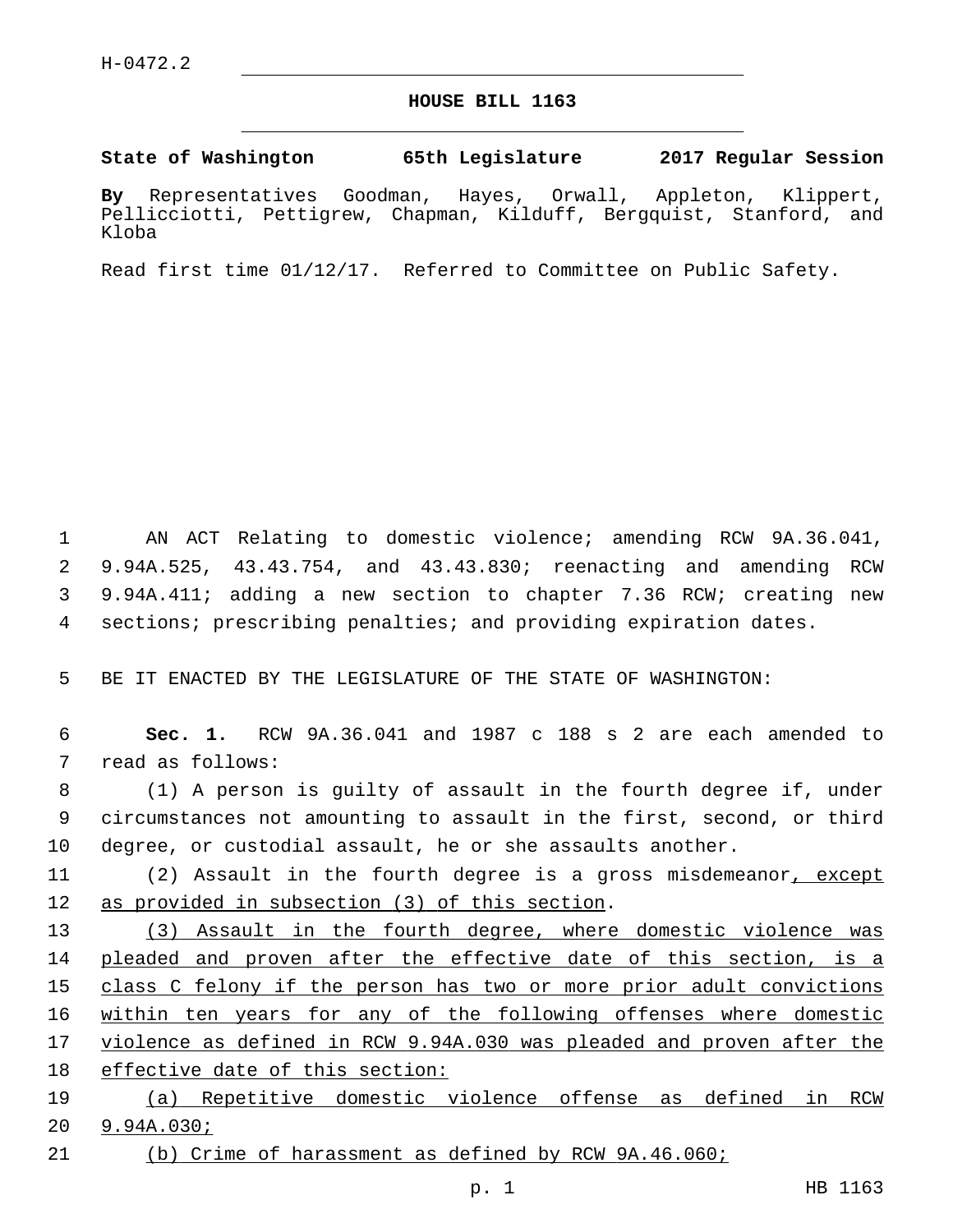- 1 (c) Assault in the third degree;
- 2 (d) Assault in the second degree;
- (e) Assault in the first degree; or
- (f) An out-of-state comparable offense.

 (4) For purposes of subsection (3) of this section, family or household members means spouses, domestic partners, former spouses, former domestic partners, persons who have a child in common regardless of whether they have been married or have lived together at any time, persons sixteen years of age or older who are presently 10 residing together or who have resided together in the past and who have or have had a dating relationship, and persons sixteen years of age or older with whom a person sixteen years of age or older has or has had a dating relationship.

- **Sec. 2.** RCW 9.94A.411 and 2006 c 271 s 1 and 2006 c 73 s 13 are 15 each reenacted and amended to read as follows:
- 16 (1) Decision not to prosecute.

 STANDARD: A prosecuting attorney may decline to prosecute, even though technically sufficient evidence to prosecute exists, in situations where prosecution would serve no public purpose, would defeat the underlying purpose of the law in question or would result 21 in decreased respect for the law.

- 22 GUIDELINE/COMMENTARY:
- 23 Examples

 The following are examples of reasons not to prosecute which 25 could satisfy the standard.

 (a) Contrary to Legislative Intent - It may be proper to decline to charge where the application of criminal sanctions would be clearly contrary to the intent of the legislature in enacting the 29 particular statute.

 (b) Antiquated Statute - It may be proper to decline to charge where the statute in question is antiquated in that:

(i) It has not been enforced for many years; and

 (ii) Most members of society act as if it were no longer in 34 existence; and

 (iii) It serves no deterrent or protective purpose in today's 36 society; and

 (iv) The statute has not been recently reconsidered by the 38 legislature.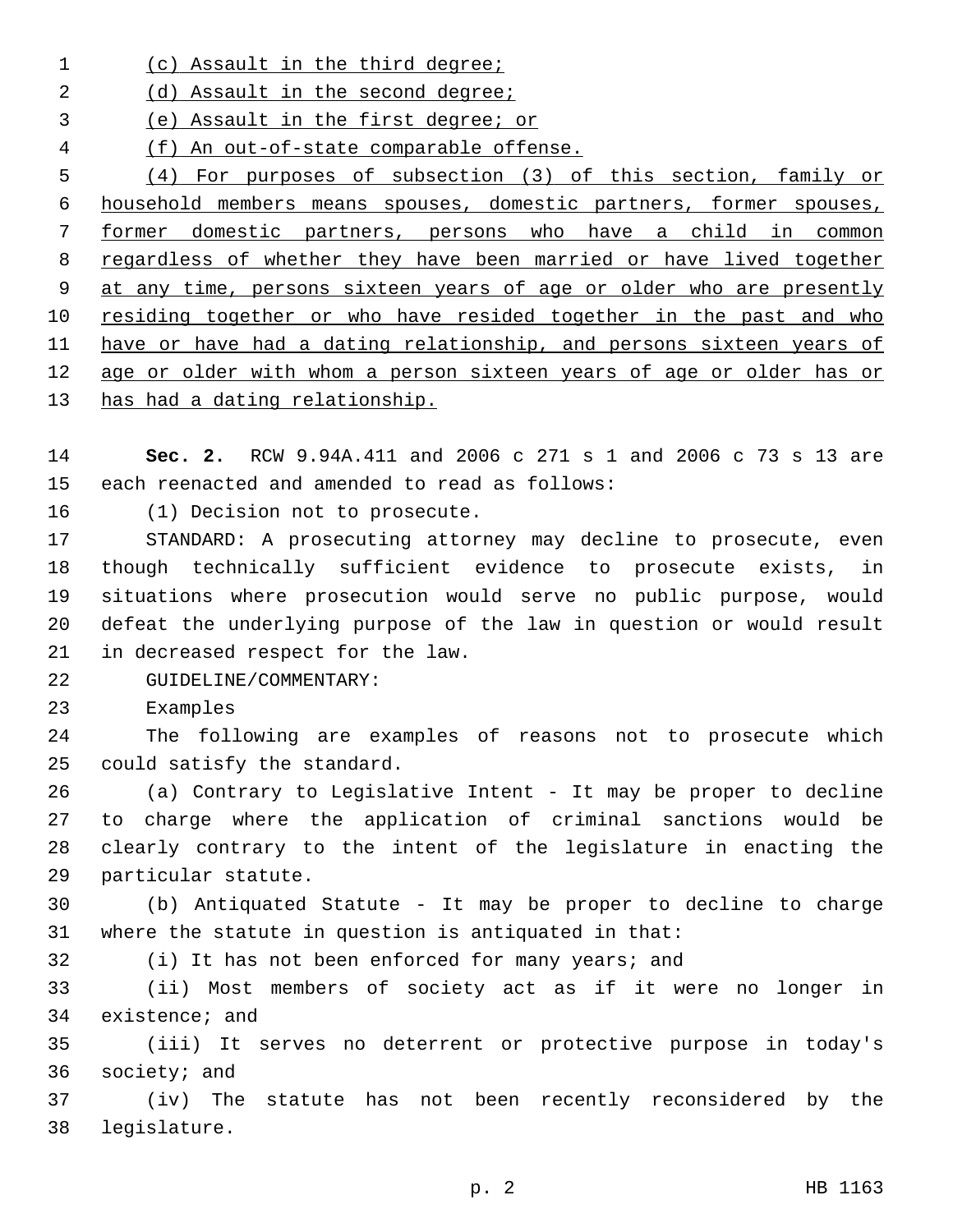This reason is not to be construed as the basis for declining cases because the law in question is unpopular or because it is 3 difficult to enforce.

 (c) De Minimis Violation - It may be proper to decline to charge where the violation of law is only technical or insubstantial and where no public interest or deterrent purpose would be served by 7 prosecution.

 (d) Confinement on Other Charges - It may be proper to decline to charge because the accused has been sentenced on another charge to a 10 lengthy period of confinement; and

 (i) Conviction of the new offense would not merit any additional 12 direct or collateral punishment;

 (ii) The new offense is either a misdemeanor or a felony which is 14 not particularly aggravated; and

 (iii) Conviction of the new offense would not serve any 16 significant deterrent purpose.

 (e) Pending Conviction on Another Charge - It may be proper to decline to charge because the accused is facing a pending prosecution 19 in the same or another county; and

 (i) Conviction of the new offense would not merit any additional 21 direct or collateral punishment;

(ii) Conviction in the pending prosecution is imminent;

 (iii) The new offense is either a misdemeanor or a felony which 24 is not particularly aggravated; and

 (iv) Conviction of the new offense would not serve any 26 significant deterrent purpose.

 (f) High Disproportionate Cost of Prosecution - It may be proper to decline to charge where the cost of locating or transporting, or the burden on, prosecution witnesses is highly disproportionate to the importance of prosecuting the offense in question. This reason should be limited to minor cases and should not be relied upon in 32 serious cases.

 (g) Improper Motives of Complainant - It may be proper to decline charges because the motives of the complainant are improper and prosecution would serve no public purpose, would defeat the underlying purpose of the law in question or would result in 37 decreased respect for the law.

 (h) Immunity - It may be proper to decline to charge where immunity is to be given to an accused in order to prosecute another where the accused's information or testimony will reasonably lead to

p. 3 HB 1163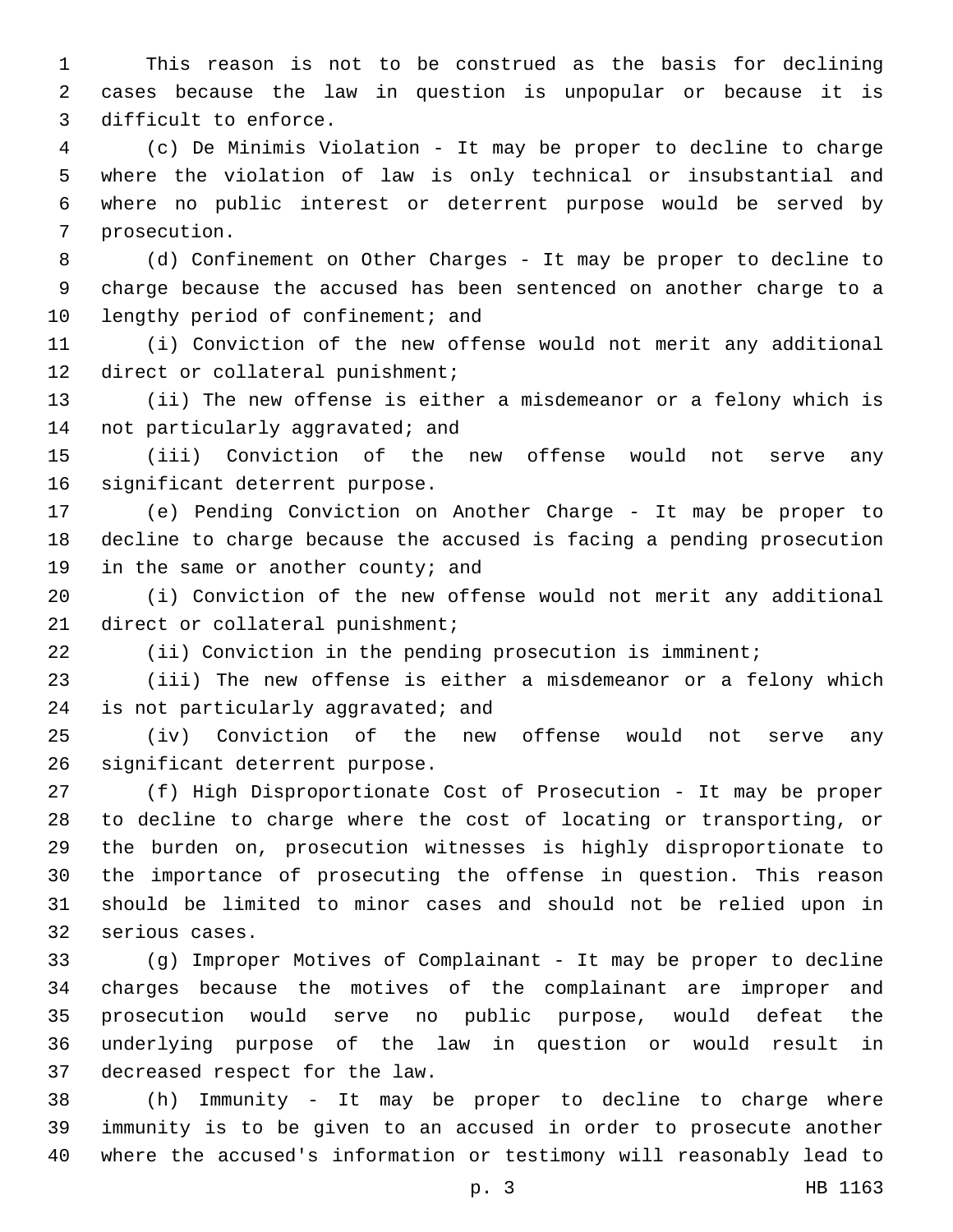the conviction of others who are responsible for more serious criminal conduct or who represent a greater danger to the public interest.3

 (i) Victim Request - It may be proper to decline to charge because the victim requests that no criminal charges be filed and the case involves the following crimes or situations:6

 (i) Assault cases where the victim has suffered little or no 8 injury;

 (ii) Crimes against property, not involving violence, where no 10 major loss was suffered;

(iii) Where doing so would not jeopardize the safety of society.

 Care should be taken to insure that the victim's request is freely made and is not the product of threats or pressure by the 14 accused.

 The presence of these factors may also justify the decision to 16 dismiss a prosecution which has been commenced.

17 Notification

 The prosecutor is encouraged to notify the victim, when practical, and the law enforcement personnel, of the decision not to 20 prosecute.

21 (2) Decision to prosecute.

(a) STANDARD:22

 Crimes against persons will be filed if sufficient admissible evidence exists, which, when considered with the most plausible, reasonably foreseeable defense that could be raised under the evidence, would justify conviction by a reasonable and objective fact finder. With regard to offenses prohibited by RCW 9A.44.040, 9A.44.050, 9A.44.073, 9A.44.076, 9A.44.079, 9A.44.083, 9A.44.086, 9A.44.089, and 9A.64.020 the prosecutor should avoid prefiling agreements or diversions intended to place the accused in a program of treatment or counseling, so that treatment, if determined to be beneficial, can be provided pursuant to RCW 9.94A.670.

 Crimes against property/other crimes will be filed if the admissible evidence is of such convincing force as to make it probable that a reasonable and objective fact finder would convict after hearing all the admissible evidence and the most plausible 37 defense that could be raised.

See table below for the crimes within these categories.

CATEGORIZATION OF CRIMES FOR PROSECUTING STANDARDS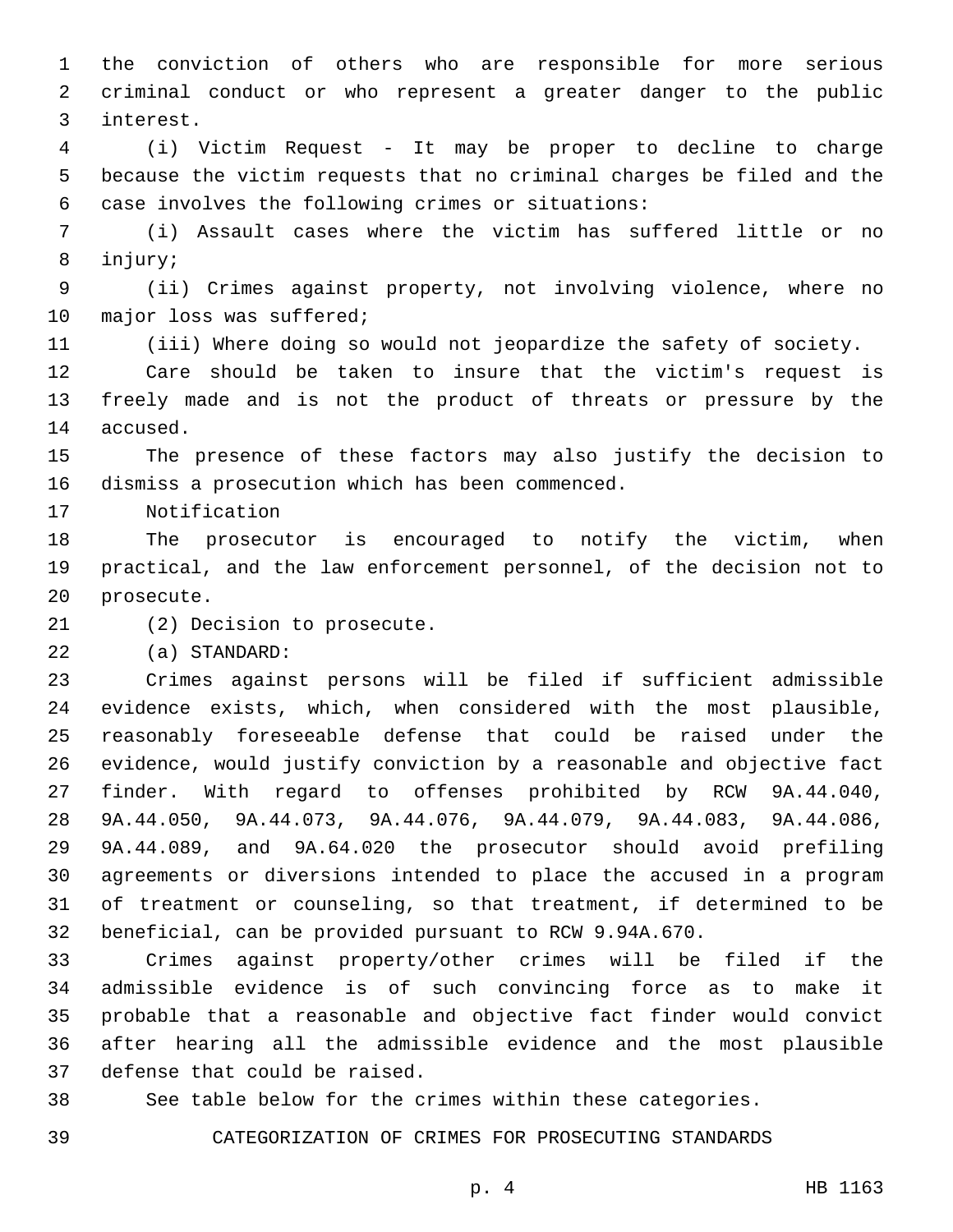| 1  | CRIMES AGAINST PERSONS                                  |
|----|---------------------------------------------------------|
| 2  | Aggravated Murder                                       |
| 3  | 1st Degree Murder                                       |
| 4  | 2nd Degree Murder                                       |
| 5  | 1st Degree Manslaughter                                 |
| 6  | 2nd Degree Manslaughter                                 |
| 7  | 1st Degree Kidnapping                                   |
| 8  | 2nd Degree Kidnapping                                   |
| 9  | 1st Degree Assault                                      |
| 10 | 2nd Degree Assault                                      |
| 11 | 3rd Degree Assault                                      |
| 12 | 4th Degree Assault (if a violation of RCW 9A.36.041(3)) |
| 13 | 1st Degree Assault of a Child                           |
| 14 | 2nd Degree Assault of a Child                           |
| 15 | 3rd Degree Assault of a Child                           |
| 16 | 1st Degree Rape                                         |
| 17 | 2nd Degree Rape                                         |
| 18 | 3rd Degree Rape                                         |
| 19 | 1st Degree Rape of a Child                              |
| 20 | 2nd Degree Rape of a Child                              |
| 21 | 3rd Degree Rape of a Child                              |
| 22 | 1st Degree Robbery                                      |
| 23 | 2nd Degree Robbery                                      |
| 24 | 1st Degree Arson                                        |
| 25 | 1st Degree Burglary                                     |
| 26 | 1st Degree Identity Theft                               |
| 27 | 2nd Degree Identity Theft                               |
| 28 | 1st Degree Extortion                                    |
| 29 | 2nd Degree Extortion                                    |
| 30 | Indecent Liberties                                      |
| 31 | Incest                                                  |
| 32 | Vehicular Homicide                                      |
| 33 | Vehicular Assault                                       |
| 34 | 1st Degree Child Molestation                            |
| 35 | 2nd Degree Child Molestation                            |
| 36 | 3rd Degree Child Molestation                            |
| 37 | 1st Degree Promoting Prostitution                       |
| 38 | Intimidating a Juror                                    |
| 39 | Communication with a Minor                              |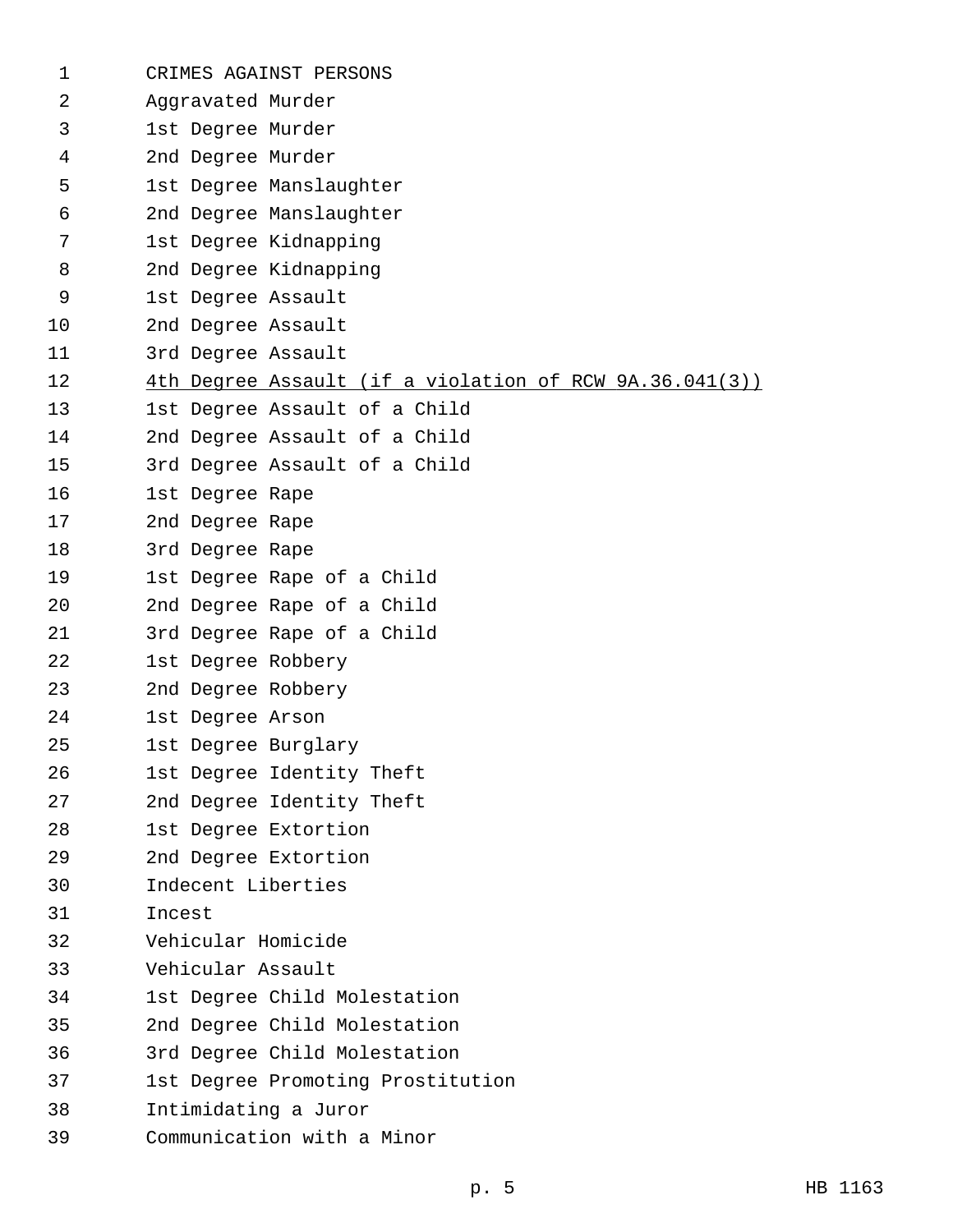| 1              | Intimidating a Witness                                               |
|----------------|----------------------------------------------------------------------|
| $\overline{2}$ | Intimidating a Public Servant                                        |
| 3              | Bomb Threat (if against person)                                      |
| $\overline{4}$ | Unlawful Imprisonment                                                |
| 5              | Promoting a Suicide Attempt                                          |
| 6              | Riot (if against person)                                             |
| 7              | Stalking                                                             |
| 8              | Custodial Assault                                                    |
| 9              | Domestic<br>Violence Court Order Violation (RCW 10.99.040,           |
| 10             | 10.99.050, 26.09.300, 26.10.220, 26.26.138, 26.50.110, 26.52.070, or |
| 11             | 74.34.145)                                                           |
| 12             | Counterfeiting (if a violation of RCW 9.16.035(4))                   |
| 13             | Felony Driving a Motor Vehicle While Under the Influence<br>of       |
| 14             | Intoxicating Liquor or Any Drug (RCW 46.61.502(6))                   |
| 15             | Felony Physical Control of a Motor Vehicle While Under the           |
| 16             | Influence of Intoxicating Liquor or Any Drug (RCW 46.61.504(6))      |
| 17             | CRIMES AGAINST PROPERTY/OTHER CRIMES                                 |
| 18             | 2nd Degree Arson                                                     |
| 19             | 1st Degree Escape                                                    |
| 20             | 2nd Degree Escape                                                    |
| 21             | 2nd Degree Burglary                                                  |
| 22             | 1st Degree Theft                                                     |
| 23             | 2nd Degree Theft                                                     |
| 24             | 1st Degree Perjury                                                   |
| 25             | 2nd Degree Perjury                                                   |
| 26             | 1st Degree Introducing Contraband                                    |
| 27             | 2nd Degree Introducing Contraband                                    |
| 28             | 1st Degree Possession of Stolen Property                             |
| 29             | 2nd Degree Possession of Stolen Property                             |
| 30             | Bribery                                                              |
| 31             | Bribing a Witness                                                    |
| 32             | Bribe received by a Witness                                          |
| 33             | Bomb Threat (if against property)                                    |
| 34             | 1st Degree Malicious Mischief                                        |
| 35             | 2nd Degree Malicious Mischief                                        |
| 36             | 1st Degree Reckless Burning                                          |
| 37             | Taking a Motor Vehicle without Authorization                         |
| 38             | Forgery                                                              |
| 39             | 2nd Degree Promoting Prostitution                                    |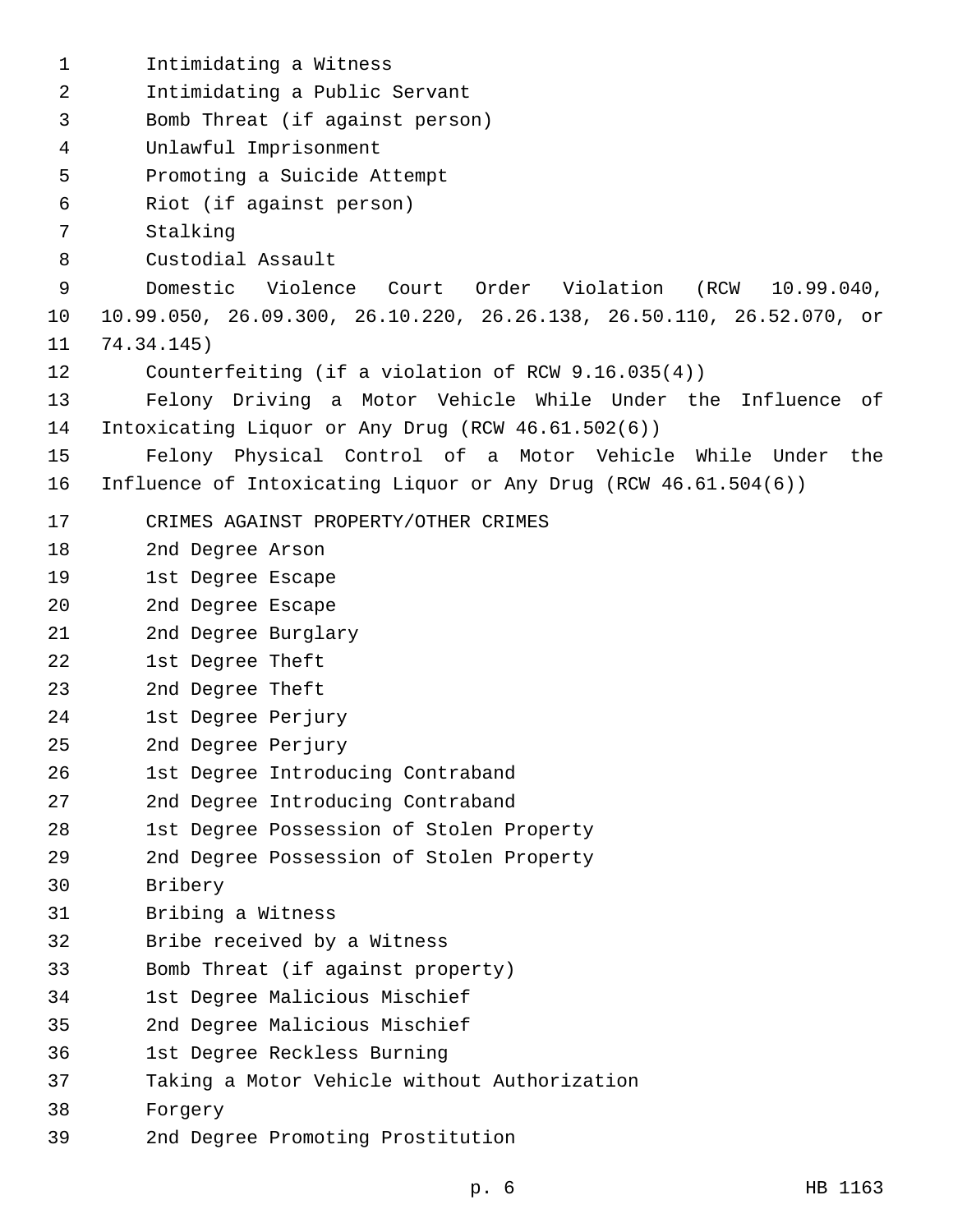1 Tampering with a Witness 2 Trading in Public Office 3 Trading in Special Influence Receiving/Granting Unlawful Compensation4 5 Bigamy Eluding a Pursuing Police Vehicle6 7 Willful Failure to Return from Furlough 8 Escape from Community Custody 9 Riot (if against property) 10 1st Degree Theft of Livestock 11 2nd Degree Theft of Livestock 12 ALL OTHER UNCLASSIFIED FELONIES 13 Selection of Charges/Degree of Charge 14 (i) The prosecutor should file charges which adequately describe 15 the nature of defendant's conduct. Other offenses may be charged only 16 if they are necessary to ensure that the charges: 17 (A) Will significantly enhance the strength of the state's case 18 at trial; or 19 (B) Will result in restitution to all victims. 20 (ii) The prosecutor should not overcharge to obtain a guilty 21 plea. Overcharging includes: 22 (A) Charging a higher degree; (B) Charging additional counts.23 24 This standard is intended to direct prosecutors to charge those 25 crimes which demonstrate the nature and seriousness of a defendant's 26 criminal conduct, but to decline to charge crimes which are not 27 necessary to such an indication. Crimes which do not merge as a 28 matter of law, but which arise from the same course of conduct, do 29 not all have to be charged. (b) GUIDELINES/COMMENTARY:30 31 (i) Police Investigation 32 A prosecuting attorney is dependent upon law enforcement agencies 33 to conduct the necessary factual investigation which must precede the 34 decision to prosecute. The prosecuting attorney shall ensure that a

35 thorough factual investigation has been conducted before a decision 36 to prosecute is made. In ordinary circumstances the investigation 37 should include the following:

38 (A) The interviewing of all material witnesses, together with the 39 obtaining of written statements whenever possible;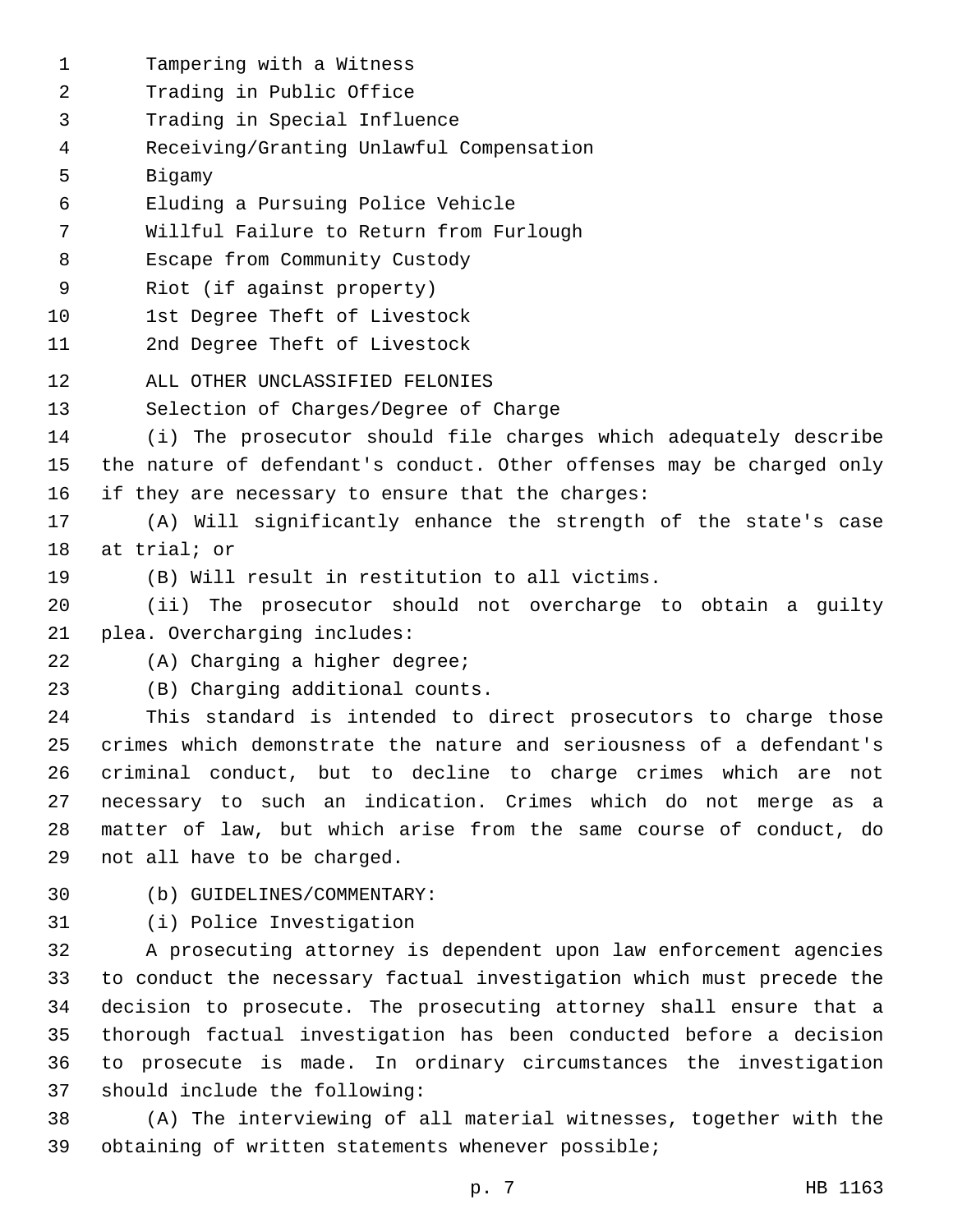(B) The completion of necessary laboratory tests; and

 (C) The obtaining, in accordance with constitutional requirements, of the suspect's version of the events.

 If the initial investigation is incomplete, a prosecuting attorney should insist upon further investigation before a decision to prosecute is made, and specify what the investigation needs to include.7

8 (ii) Exceptions

 In certain situations, a prosecuting attorney may authorize filing of a criminal complaint before the investigation is complete if:11

 (A) Probable cause exists to believe the suspect is guilty; and (B) The suspect presents a danger to the community or is likely

14 to flee if not apprehended; or

 (C) The arrest of the suspect is necessary to complete the 16 investigation of the crime.

 In the event that the exception to the standard is applied, the prosecuting attorney shall obtain a commitment from the law enforcement agency involved to complete the investigation in a timely manner. If the subsequent investigation does not produce sufficient evidence to meet the normal charging standard, the complaint should 22 be dismissed.

## 23 (iii) Investigation Techniques

 The prosecutor should be fully advised of the investigatory techniques that were used in the case investigation including:

- (A) Polygraph testing;26
- 27 (B) Hypnosis;
- 28 (C) Electronic surveillance;
- (D) Use of informants.29

(iv) Pre-Filing Discussions with Defendant30

 Discussions with the defendant or his/her representative regarding the selection or disposition of charges may occur prior to the filing of charges, and potential agreements can be reached.

(v) Pre-Filing Discussions with Victim(s)

 Discussions with the victim(s) or victims' representatives regarding the selection or disposition of charges may occur before the filing of charges. The discussions may be considered by the prosecutor in charging and disposition decisions, and should be considered before reaching any agreement with the defendant regarding 40 these decisions.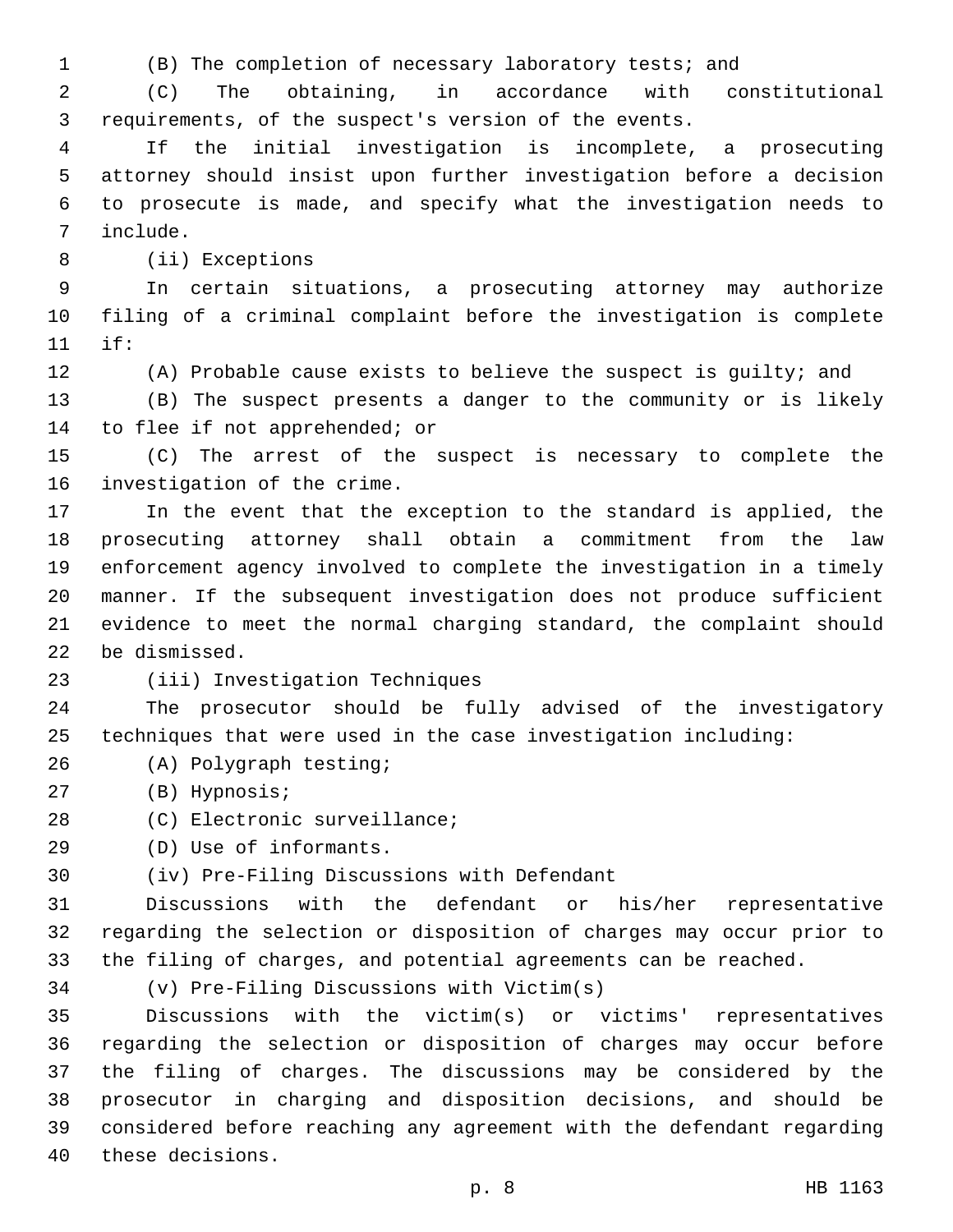**Sec. 3.** RCW 9.94A.525 and 2013 2nd sp.s. c 35 s 8 are each 2 amended to read as follows:

 The offender score is measured on the horizontal axis of the sentencing grid. The offender score rules are as follows:

 The offender score is the sum of points accrued under this section rounded down to the nearest whole number.6

 (1) A prior conviction is a conviction which exists before the date of sentencing for the offense for which the offender score is being computed. Convictions entered or sentenced on the same date as the conviction for which the offender score is being computed shall be deemed "other current offenses" within the meaning of RCW 12 9.94A.589.

 (2)(a) Class A and sex prior felony convictions shall always be 14 included in the offender score.

 (b) Class B prior felony convictions other than sex offenses shall not be included in the offender score, if since the last date of release from confinement (including full-time residential treatment) pursuant to a felony conviction, if any, or entry of judgment and sentence, the offender had spent ten consecutive years in the community without committing any crime that subsequently 21 results in a conviction.

 (c) Except as provided in (e) of this subsection, class C prior felony convictions other than sex offenses shall not be included in the offender score if, since the last date of release from confinement (including full-time residential treatment) pursuant to a felony conviction, if any, or entry of judgment and sentence, the offender had spent five consecutive years in the community without committing any crime that subsequently results in a conviction.

 (d) Except as provided in (e) of this subsection, serious traffic convictions shall not be included in the offender score if, since the last date of release from confinement (including full-time residential treatment) pursuant to a conviction, if any, or entry of judgment and sentence, the offender spent five years in the community without committing any crime that subsequently results in a conviction.35

 (e) If the present conviction is felony driving while under the influence of intoxicating liquor or any drug (RCW 46.61.502(6)) or felony physical control of a vehicle while under the influence of intoxicating liquor or any drug (RCW 46.61.504(6)), all predicate crimes for the offense as defined by RCW 46.61.5055(14) shall be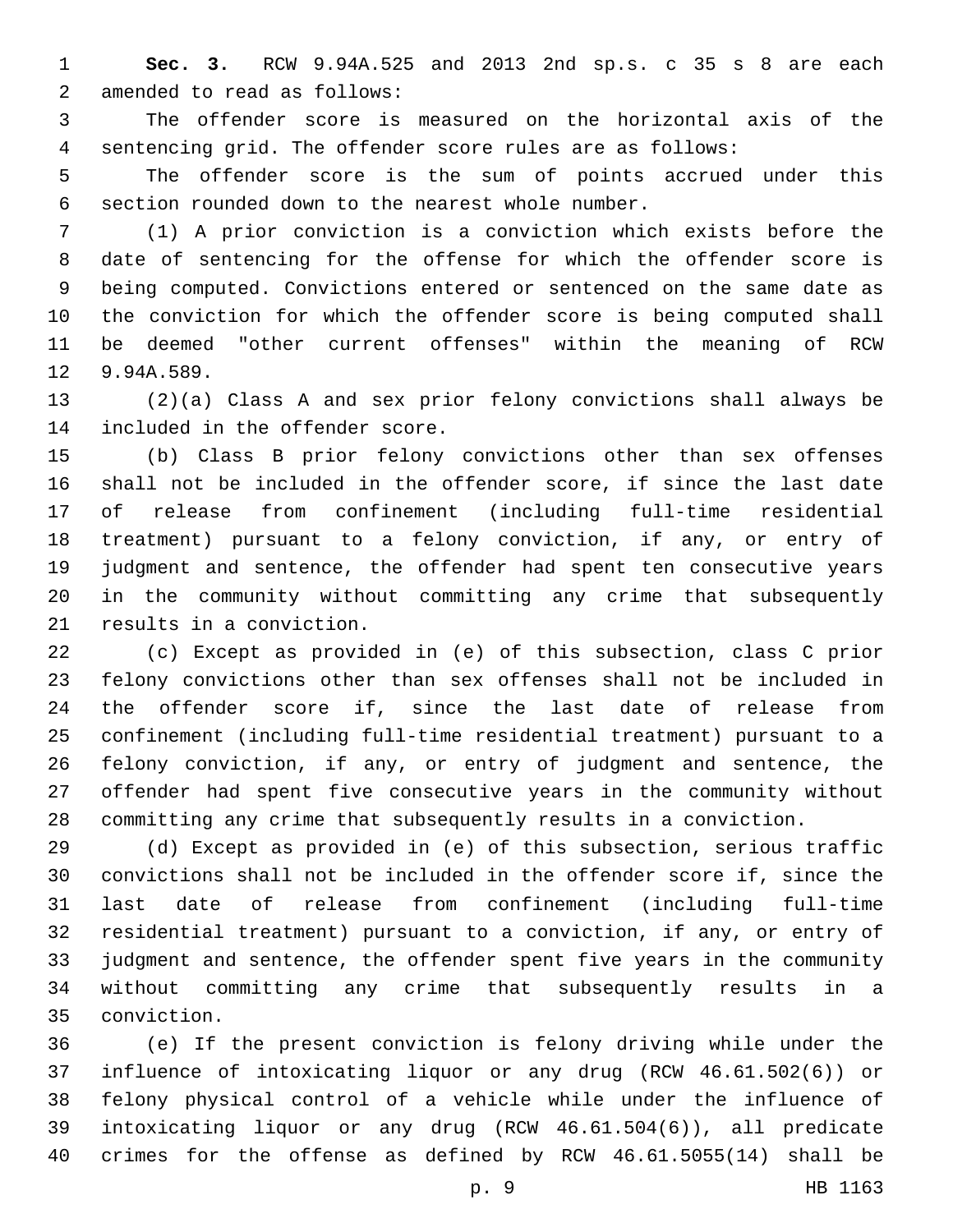included in the offender score, and prior convictions for felony driving while under the influence of intoxicating liquor or any drug (RCW 46.61.502(6)) or felony physical control of a vehicle while under the influence of intoxicating liquor or any drug (RCW 46.61.504(6)) shall always be included in the offender score. All other convictions of the defendant shall be scored according to this 7 section.

 (f) Prior convictions for a repetitive domestic violence offense, as defined in RCW 9.94A.030, shall not be included in the offender score if, since the last date of release from confinement or entry of judgment and sentence, the offender had spent ten consecutive years in the community without committing any crime that subsequently 13 results in a conviction.

 (g) This subsection applies to both adult and juvenile prior convictions.15

 (3) Out-of-state convictions for offenses shall be classified according to the comparable offense definitions and sentences provided by Washington law. Federal convictions for offenses shall be classified according to the comparable offense definitions and sentences provided by Washington law. If there is no clearly comparable offense under Washington law or the offense is one that is usually considered subject to exclusive federal jurisdiction, the offense shall be scored as a class C felony equivalent if it was a 24 felony under the relevant federal statute.

 (4) Score prior convictions for felony anticipatory offenses (attempts, criminal solicitations, and criminal conspiracies) the same as if they were convictions for completed offenses.

 (5)(a) In the case of multiple prior convictions, for the purpose of computing the offender score, count all convictions separately, 30 except:

 (i) Prior offenses which were found, under RCW 9.94A.589(1)(a), to encompass the same criminal conduct, shall be counted as one offense, the offense that yields the highest offender score. The current sentencing court shall determine with respect to other prior adult offenses for which sentences were served concurrently or prior juvenile offenses for which sentences were served consecutively, whether those offenses shall be counted as one offense or as separate offenses using the "same criminal conduct" analysis found in RCW 9.94A.589(1)(a), and if the court finds that they shall be counted as one offense, then the offense that yields the highest offender score

p. 10 HB 1163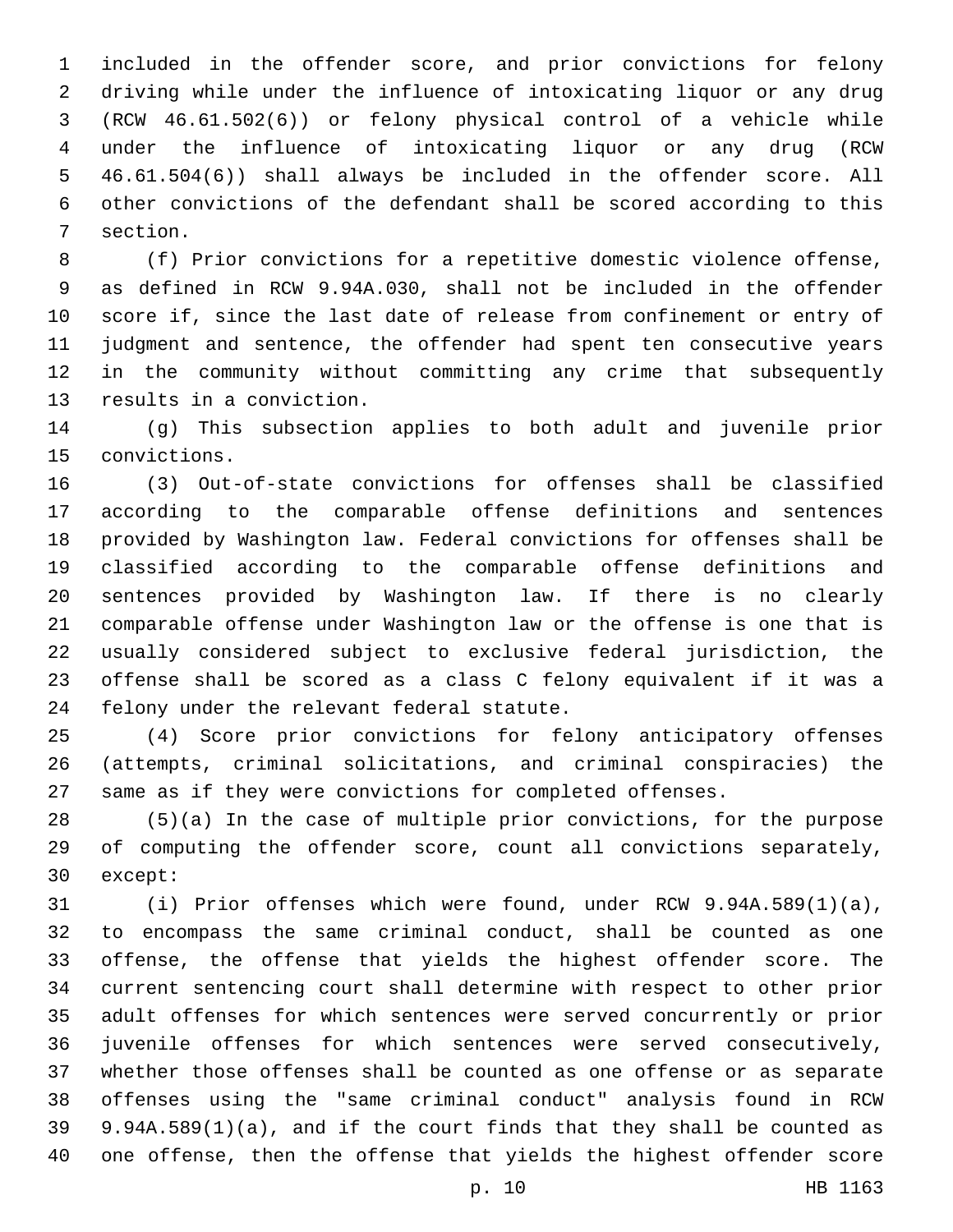shall be used. The current sentencing court may presume that such other prior offenses were not the same criminal conduct from sentences imposed on separate dates, or in separate counties or jurisdictions, or in separate complaints, indictments, or 5 informations;

 (ii) In the case of multiple prior convictions for offenses committed before July 1, 1986, for the purpose of computing the offender score, count all adult convictions served concurrently as one offense, and count all juvenile convictions entered on the same date as one offense. Use the conviction for the offense that yields 11 the highest offender score.

 (b) As used in this subsection (5), "served concurrently" means that: (i) The latter sentence was imposed with specific reference to the former; (ii) the concurrent relationship of the sentences was judicially imposed; and (iii) the concurrent timing of the sentences was not the result of a probation or parole revocation on the former 17 offense.

 (6) If the present conviction is one of the anticipatory offenses of criminal attempt, solicitation, or conspiracy, count each prior conviction as if the present conviction were for a completed offense. When these convictions are used as criminal history, score them the 22 same as a completed crime.

 (7) If the present conviction is for a nonviolent offense and not covered by subsection (11), (12), or (13) of this section, count one point for each adult prior felony conviction and one point for each juvenile prior violent felony conviction and 1/2 point for each 27 juvenile prior nonviolent felony conviction.

 (8) If the present conviction is for a violent offense and not 29 covered in subsection  $(9)$ ,  $(10)$ ,  $(11)$ ,  $(12)$ , or  $(13)$  of this section, count two points for each prior adult and juvenile violent felony conviction, one point for each prior adult nonviolent felony conviction, and 1/2 point for each prior juvenile nonviolent felony conviction.33

 (9) If the present conviction is for a serious violent offense, count three points for prior adult and juvenile convictions for crimes in this category, two points for each prior adult and juvenile violent conviction (not already counted), one point for each prior adult nonviolent felony conviction, and 1/2 point for each prior 39 juvenile nonviolent felony conviction.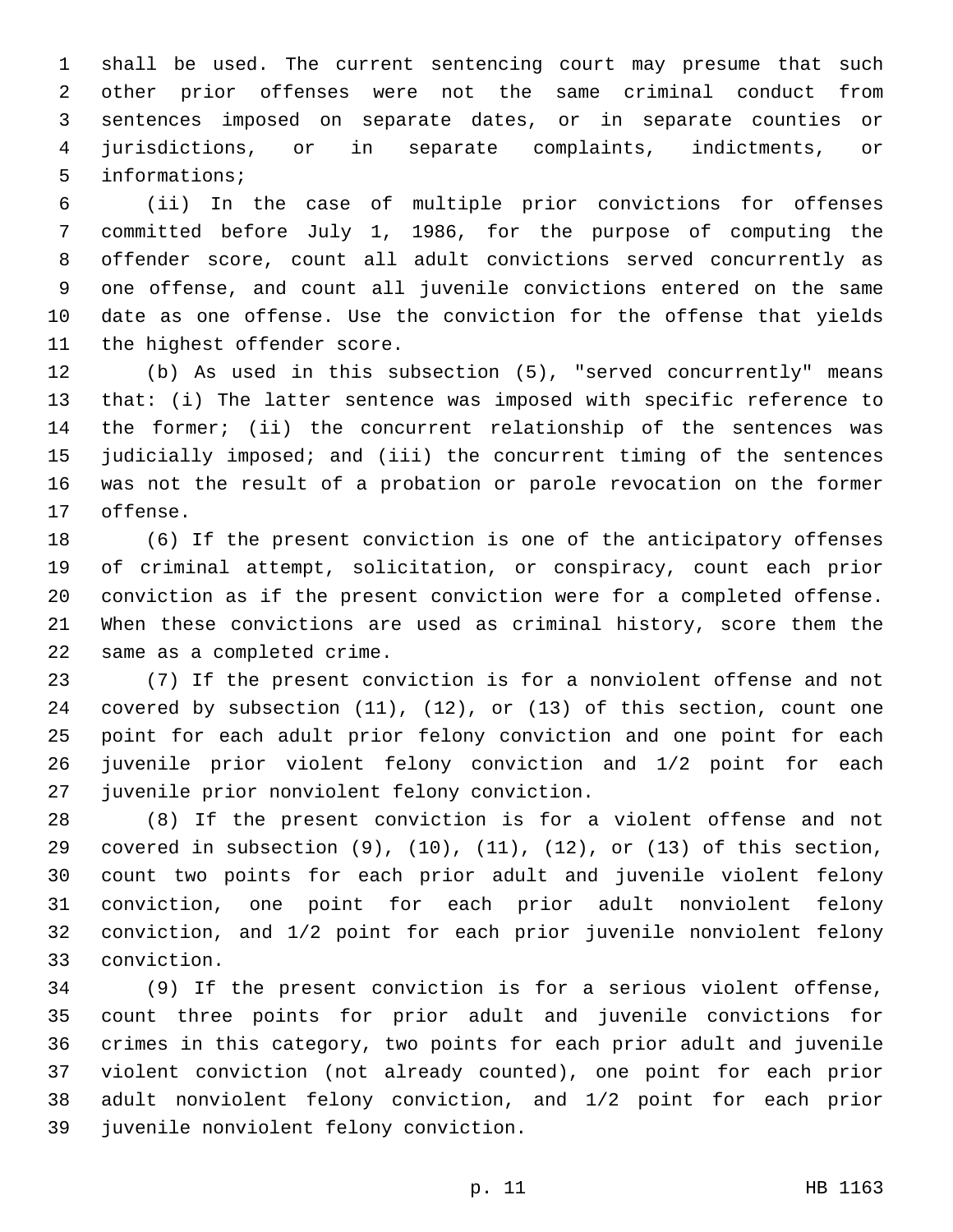(10) If the present conviction is for Burglary 1, count prior convictions as in subsection (8) of this section; however count two points for each prior adult Burglary 2 or residential burglary conviction, and one point for each prior juvenile Burglary 2 or 5 residential burglary conviction.

 (11) If the present conviction is for a felony traffic offense count two points for each adult or juvenile prior conviction for Vehicular Homicide or Vehicular Assault; for each felony offense count one point for each adult and 1/2 point for each juvenile prior conviction; for each serious traffic offense, other than those used for an enhancement pursuant to RCW 46.61.520(2), count one point for each adult and 1/2 point for each juvenile prior conviction; count one point for each adult and 1/2 point for each juvenile prior conviction for operation of a vessel while under the influence of 15 intoxicating liquor or any drug.

 (12) If the present conviction is for homicide by watercraft or assault by watercraft count two points for each adult or juvenile 18 prior conviction for homicide by watercraft or assault by watercraft; for each felony offense count one point for each adult and 1/2 point for each juvenile prior conviction; count one point for each adult and 1/2 point for each juvenile prior conviction for driving under the influence of intoxicating liquor or any drug, actual physical control of a motor vehicle while under the influence of intoxicating liquor or any drug, or operation of a vessel while under the 25 influence of intoxicating liquor or any drug.

 (13) If the present conviction is for manufacture of methamphetamine count three points for each adult prior manufacture of methamphetamine conviction and two points for each juvenile manufacture of methamphetamine offense. If the present conviction is for a drug offense and the offender has a criminal history that includes a sex offense or serious violent offense, count three points for each adult prior felony drug offense conviction and two points for each juvenile drug offense. All other adult and juvenile felonies are scored as in subsection (8) of this section if the current drug offense is violent, or as in subsection (7) of this section if the 36 current drug offense is nonviolent.

 (14) If the present conviction is for Escape from Community Custody, RCW 72.09.310, count only prior escape convictions in the offender score. Count adult prior escape convictions as one point and 40 juvenile prior escape convictions as  $1/2$  point.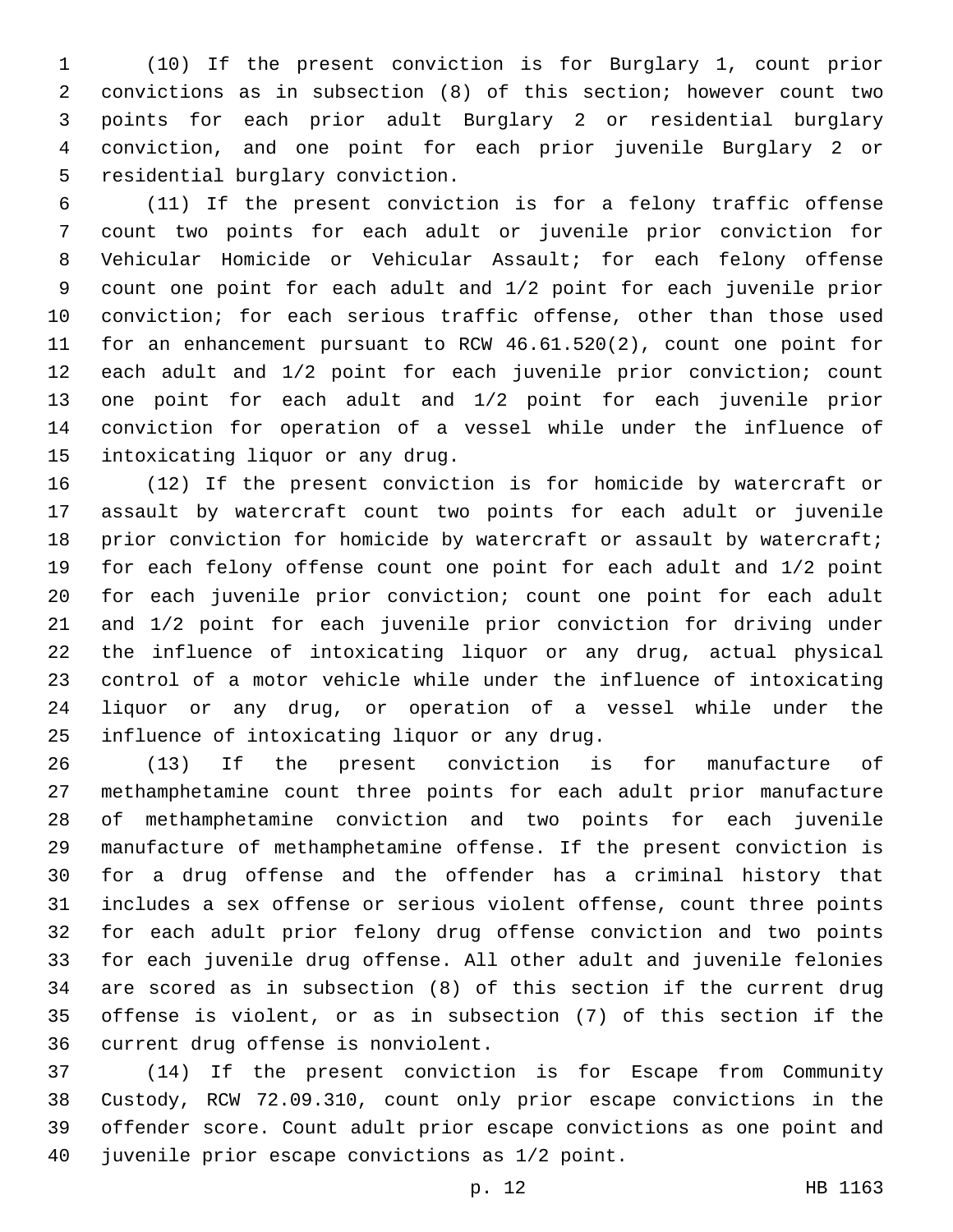(15) If the present conviction is for Escape 1, RCW 9A.76.110, or Escape 2, RCW 9A.76.120, count adult prior convictions as one point 3 and juvenile prior convictions as 1/2 point.

 (16) If the present conviction is for Burglary 2 or residential burglary, count priors as in subsection (7) of this section; however, count two points for each adult and juvenile prior Burglary 1 conviction, two points for each adult prior Burglary 2 or residential burglary conviction, and one point for each juvenile prior Burglary 2 9 or residential burglary conviction.

 (17) If the present conviction is for a sex offense, count priors as in subsections (7) through (11) and (13) through (16) of this section; however count three points for each adult and juvenile prior 13 sex offense conviction.

 (18) If the present conviction is for failure to register as a sex offender under RCW 9A.44.130 or 9A.44.132, count priors as in subsections (7) through (11) and (13) through (16) of this section; however count three points for each adult and juvenile prior sex offense conviction, excluding prior convictions for failure to register as a sex offender under RCW 9A.44.130 or 9A.44.132, which 20 shall count as one point.

 (19) If the present conviction is for an offense committed while the offender was under community custody, add one point. For purposes of this subsection, community custody includes community placement or postrelease supervision, as defined in chapter 9.94B RCW.

 (20) If the present conviction is for Theft of a Motor Vehicle, Possession of a Stolen Vehicle, Taking a Motor Vehicle Without Permission 1, or Taking a Motor Vehicle Without Permission 2, count priors as in subsections (7) through (18) of this section; however count one point for prior convictions of Vehicle Prowling 2, and three points for each adult and juvenile prior Theft 1 (of a motor vehicle), Theft 2 (of a motor vehicle), Possession of Stolen Property 1 (of a motor vehicle), Possession of Stolen Property 2 (of a motor vehicle), Theft of a Motor Vehicle, Possession of a Stolen Vehicle, Taking a Motor Vehicle Without Permission 1, or Taking a Motor 35 Vehicle Without Permission 2 conviction.

 (21) If the present conviction is for a felony domestic violence offense where domestic violence as defined in RCW 9.94A.030 was 38 ((plead [pleaded])) pleaded and proven, count priors as in subsections (7) through (20) of this section; however, count points as follows:40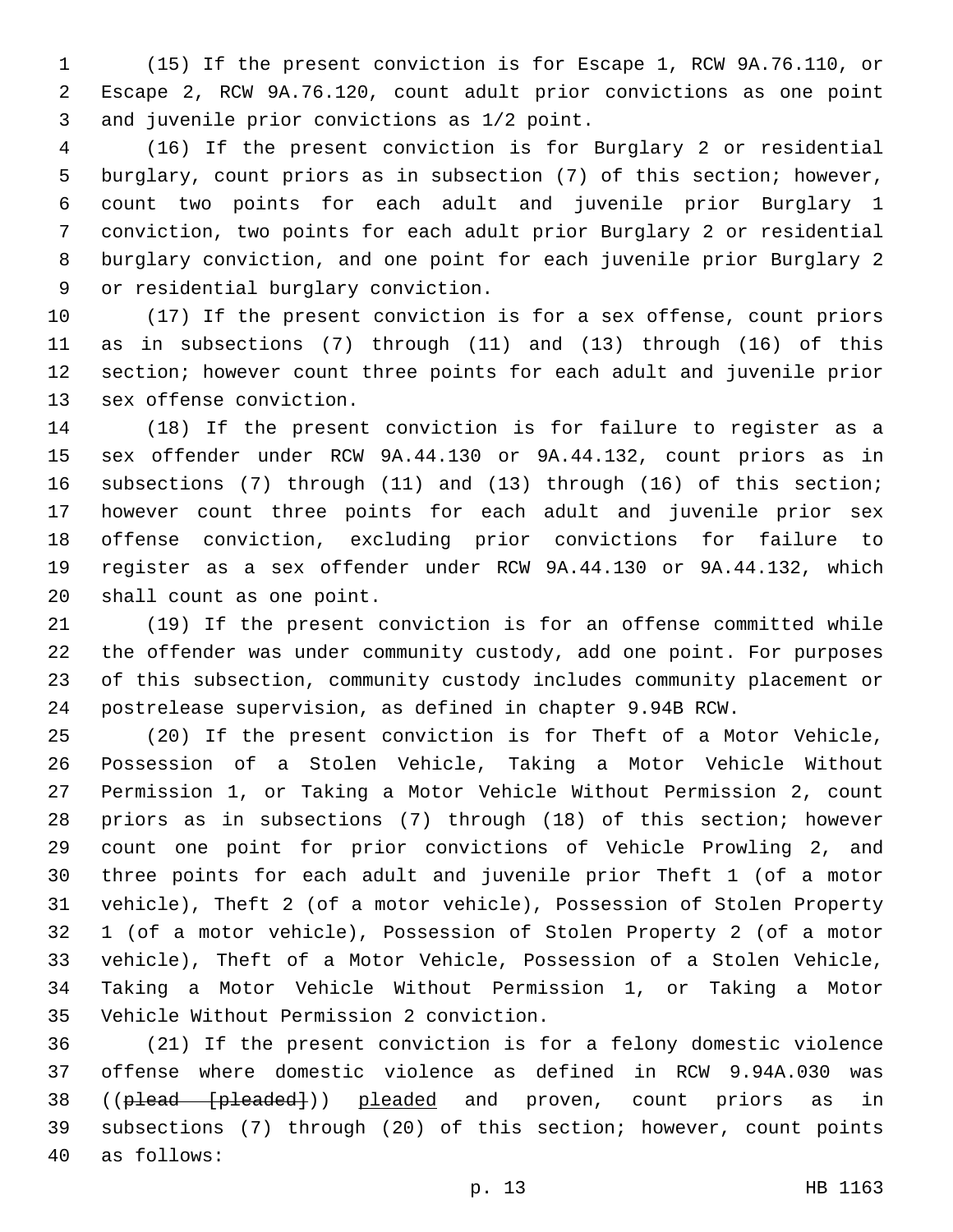1 (a) Count two points for each adult prior conviction where 2 domestic violence as defined in RCW 9.94A.030 was ((plead [pleaded])) 3 pleaded and proven after August 1, 2011, for any of the following 4 offenses: A felony violation of a no-contact or protection order 5 ((that is a felony offense, a violation of a protection order that is 6 a felony offense)) RCW 26.50.110, ((a)) felony ((domestic violence)) 7 Harassment ((offense)) (RCW 9A.46.020(2)(b)), ((a)) felony ((domestic 8 violence)) Stalking ((offense, a domestic violence)) (RCW 9 9A.46.110(5)(b)), Burglary 1 ((offense)) (RCW 9A.52.020), ((a 10 domestic violence)) Kidnapping 1 ((offense)) (RCW 9A.40.020), ((a 11 domestic violence)) Kidnapping 2 ((offense)) (RCW 9A.40.030), ((a 12 domestic violence)) Unlawful imprisonment ((offense)) (RCW 13 9A.40.040), ((a domestic violence)) Robbery 1 ((offense)) (RCW 14 9A.56.200), ((a domestic violence)) Robbery 2 ((offense)) (RCW 15 9A.56.210), ((a domestic violence)) Assault 1 ((offense)) (RCW 16 9A.36.011), ((a domestic violence)) Assault 2 ((offense)) (RCW 17 9A.36.021), ((a domestic violence)) Assault 3 ((offense)) (RCW 18 9A.36.031), ((a domestic violence)) Arson 1 ((offense)) (RCW 19 9A.48.020), or ((a domestic violence)) Arson 2 ((offense)) (RCW 20 9A.48.030);

 (b) Count two points for each adult prior conviction where domestic violence as defined in RCW 9.94A.030 was pleaded and proven after the effective date of this section, for any of the following offenses: Assault of a child in the first degree, RCW 9A.36.120; Assault of a child in the second degree, RCW 9A.36.130; Assault of a child in the third degree, RCW 9A.36.140; Criminal Mistreatment in the first degree, RCW 9A.42.020; or Criminal Mistreatment in the second degree, RCW 9A.42.030;

29 (c) Count one point for each second and subsequent juvenile 30 conviction where domestic violence as defined in RCW 9.94A.030 was 31 ((plead [pleaded])) pleaded and proven after August 1, 2011, for the 32 offenses listed in (a) of this subsection; and

33 ( $(\overline{\{e\}})$ ) (d) Count one point for each adult prior conviction for a 34 repetitive domestic violence offense as defined in RCW 9.94A.030, 35 where domestic violence as defined in RCW 9.94A.030, was ((plead 36 [pleaded])) pleaded and proven after August 1, 2011.

 (22) The fact that a prior conviction was not included in an offender's offender score or criminal history at a previous sentencing shall have no bearing on whether it is included in the criminal history or offender score for the current offense. Prior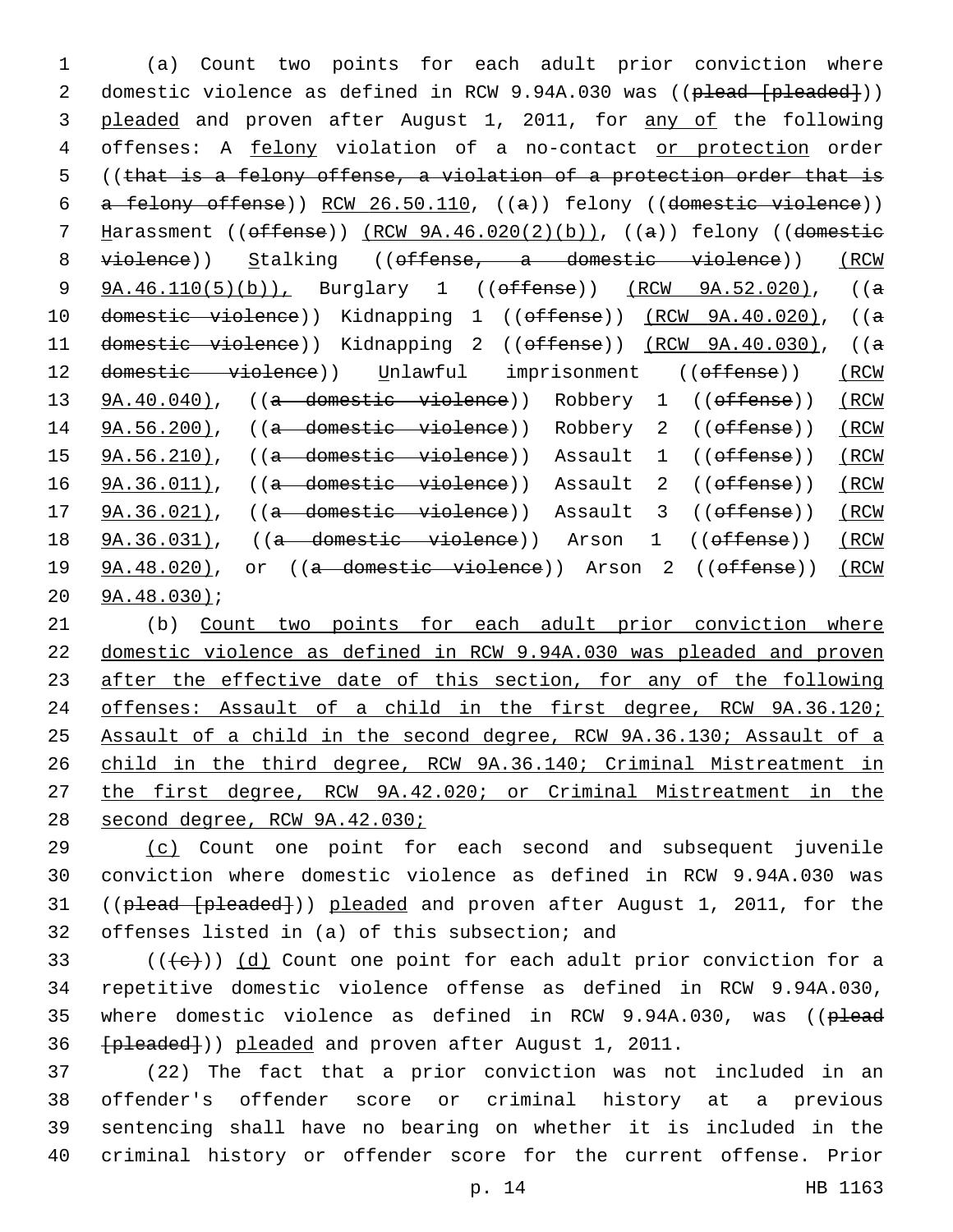convictions that were not counted in the offender score or included in criminal history under repealed or previous versions of the sentencing reform act shall be included in criminal history and shall count in the offender score if the current version of the sentencing reform act requires including or counting those convictions. Prior convictions that were not included in criminal history or in the offender score shall be included upon any resentencing to ensure 8 imposition of an accurate sentence.

 **Sec. 4.** RCW 43.43.754 and 2015 c 261 s 10 are each amended to 10 read as follows: (1) A biological sample must be collected for purposes of DNA 12 identification analysis from: (a) Every adult or juvenile individual convicted of a felony, or any of the following crimes (or equivalent juvenile offenses): (i) Assault in the fourth degree where domestic violence as defined in RCW 9.94A.030 was pleaded and proven (RCW 9A.36.041, 9.94A.030); 18 (ii) Assault in the fourth degree with sexual motivation (RCW 9A.36.041, 9.94A.835); 20 (iii) Communication with a minor for immoral purposes (RCW 9.68A.090); 22 (iv) Custodial sexual misconduct in the second degree (RCW 9A.44.170); 24 (v) Failure to register (RCW 9A.44.130 for persons convicted on or before June 10, 2010, and RCW 9A.44.132 for persons convicted 26 after June 10, 2010) i 27 (vi) Harassment (RCW 9A.46.020) : (vii) Patronizing a prostitute (RCW 9A.88.110); 29 (viii) Sexual misconduct with a minor in the second degree (RCW 9A.44.096); 31 (ix) Stalking (RCW 9A.46.110); (x) Violation of a sexual assault protection order granted under 33 chapter 7.90 RCW; and (b) Every adult or juvenile individual who is required to 35 register under RCW 9A.44.130. (2) If the Washington state patrol crime laboratory already has a DNA sample from an individual for a qualifying offense, a subsequent 38 submission is not required to be submitted.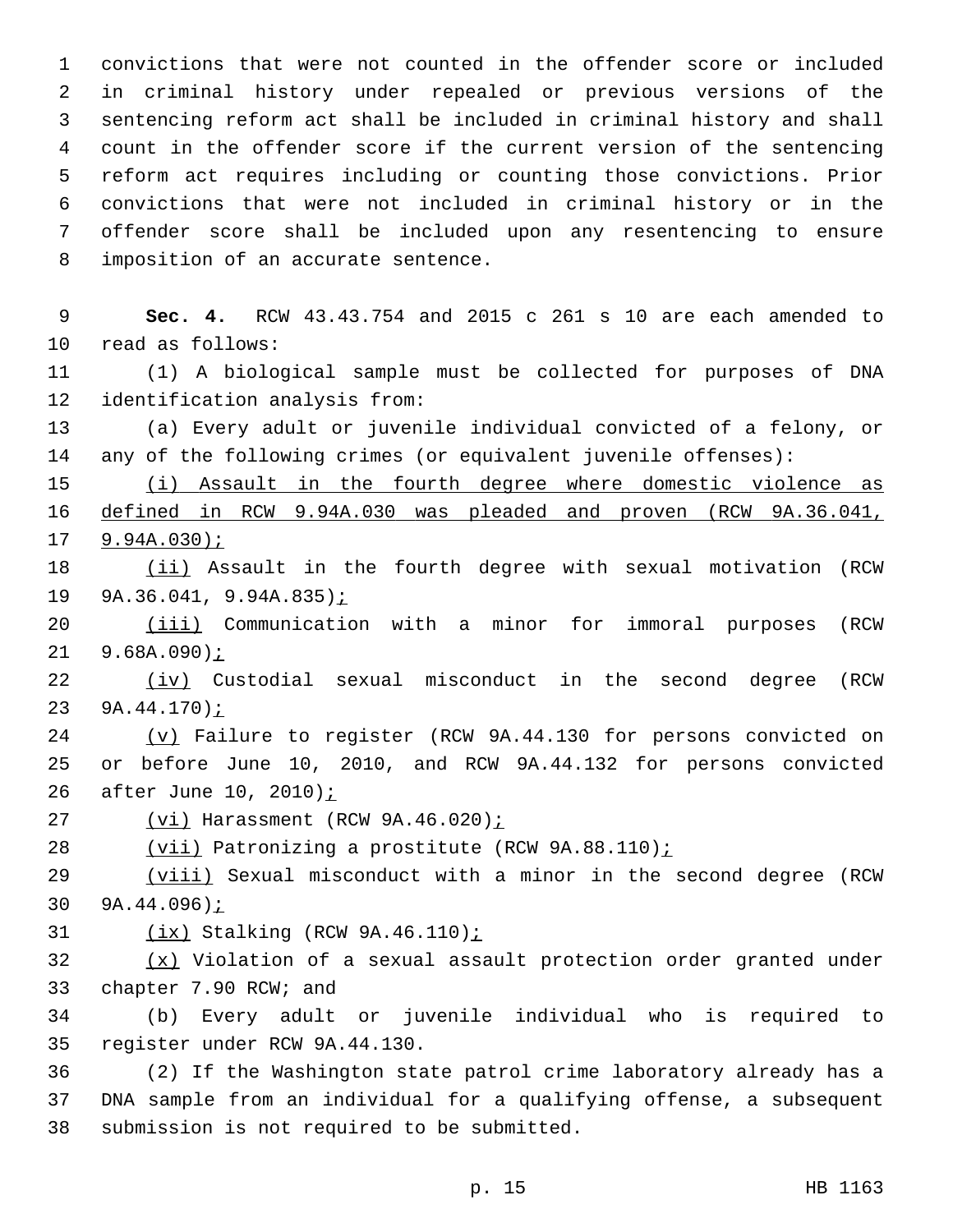(3) Biological samples shall be collected in the following 2 manner:

 (a) For persons convicted of any offense listed in subsection (1)(a) of this section or adjudicated guilty of an equivalent juvenile offense who do not serve a term of confinement in a department of corrections facility, and do serve a term of confinement in a city or county jail facility, the city or county shall be responsible for obtaining the biological samples.

 (b) The local police department or sheriff's office shall be responsible for obtaining the biological samples for:

 (i) Persons convicted of any offense listed in subsection (1)(a) of this section or adjudicated guilty of an equivalent juvenile offense who do not serve a term of confinement in a department of corrections facility, and do not serve a term of confinement in a 15 city or county jail facility; and

(ii) Persons who are required to register under RCW 9A.44.130.

 (c) For persons convicted of any offense listed in subsection (1)(a) of this section or adjudicated guilty of an equivalent juvenile offense, who are serving or who are to serve a term of confinement in a department of corrections facility or a department of social and health services facility, the facility holding the person shall be responsible for obtaining the biological samples. For those persons incarcerated before June 12, 2008, who have not yet had a biological sample collected, priority shall be given to those 25 persons who will be released the soonest.

 (4) Any biological sample taken pursuant to RCW 43.43.752 through 43.43.758 may be retained by the forensic laboratory services bureau, and shall be used solely for the purpose of providing DNA or other tests for identification analysis and prosecution of a criminal offense or for the identification of human remains or missing persons. Nothing in this section prohibits the submission of results derived from the biological samples to the federal bureau of 33 investigation combined DNA index system.

 (5) The forensic laboratory services bureau of the Washington state patrol is responsible for testing performed on all biological samples that are collected under subsection (1) of this section, to the extent allowed by funding available for this purpose. The director shall give priority to testing on samples collected from those adults or juveniles convicted of a felony or adjudicated guilty of an equivalent juvenile offense that is defined as a sex offense or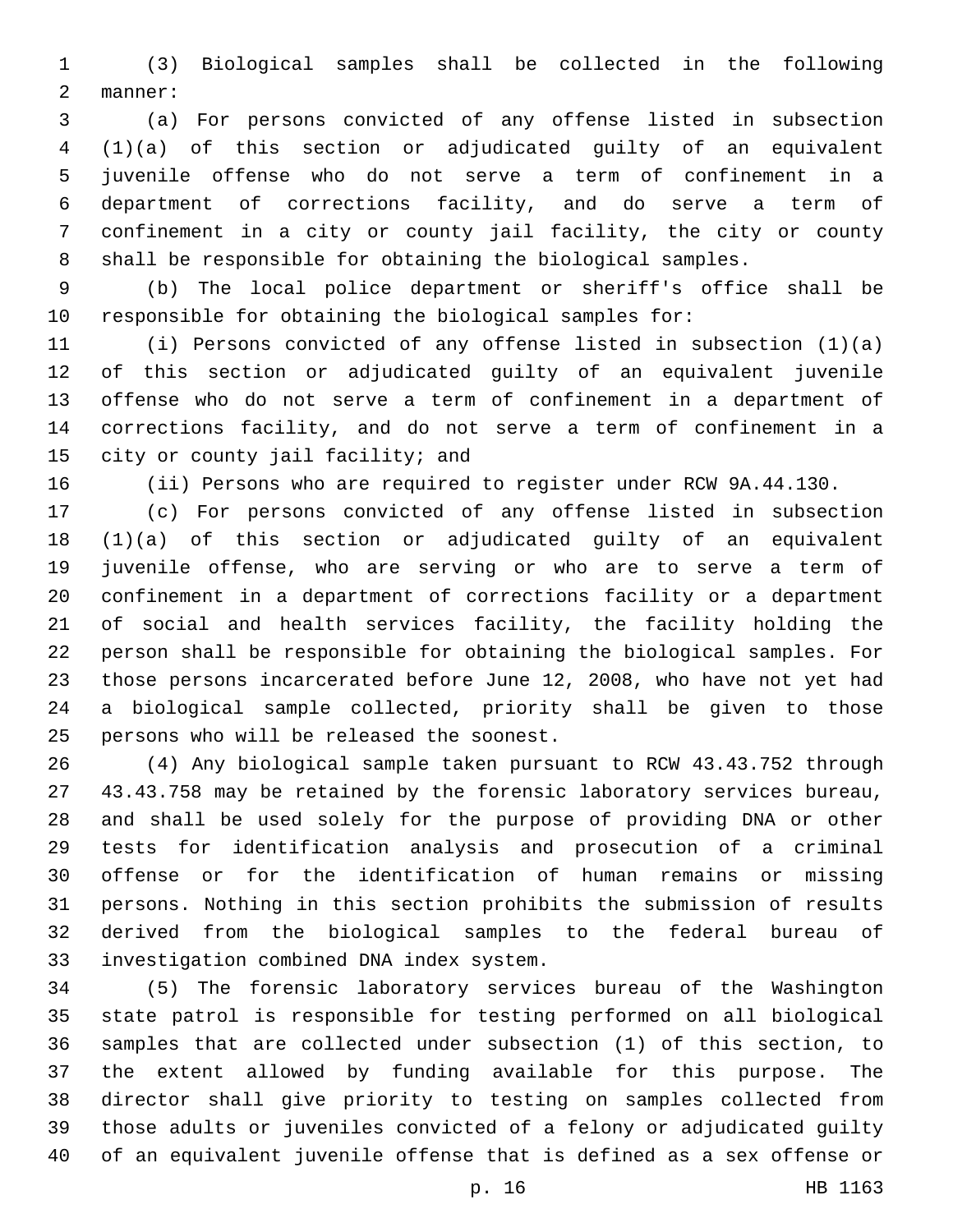a violent offense in RCW 9.94A.030. Known duplicate samples may be excluded from testing unless testing is deemed necessary or advisable 3 by the director.

(6) This section applies to:4

 (a) All adults and juveniles to whom this section applied prior to June 12, 2008;6

 (b) All adults and juveniles to whom this section did not apply 8 prior to June 12, 2008, who:

 (i) Are convicted on or after June 12, 2008, of an offense listed 10 in subsection  $(1)(a)$  of this section; or

 (ii) Were convicted prior to June 12, 2008, of an offense listed in subsection (1)(a) of this section and are still incarcerated on or 13 after June 12, 2008; and

 (c) All adults and juveniles who are required to register under RCW 9A.44.130 on or after June 12, 2008, whether convicted before, 16 on, or after June 12, 2008.

 (7) This section creates no rights in a third person. No cause of action may be brought based upon the noncollection or nonanalysis or the delayed collection or analysis of a biological sample authorized to be taken under RCW 43.43.752 through 43.43.758.

 (8) The detention, arrest, or conviction of a person based upon a database match or database information is not invalidated if it is determined that the sample was obtained or placed in the database by mistake, or if the conviction or juvenile adjudication that resulted in the collection of the biological sample was subsequently vacated or otherwise altered in any future proceeding including but not limited to posttrial or postfact-finding motions, appeals, or 28 collateral attacks.

 (9) A person commits the crime of refusal to provide DNA if the person has a duty to register under RCW 9A.44.130 and the person willfully refuses to comply with a legal request for a DNA sample as required under this section. The refusal to provide DNA is a gross 33 misdemeanor.

 **Sec. 5.** RCW 43.43.830 and 2012 c 44 s 1 are each amended to read as follows:35

 Unless the context clearly requires otherwise, the definitions in this section apply throughout RCW 43.43.830 through 43.43.845.

 (1) "Agency" means any person, firm, partnership, association, corporation, or facility which receives, provides services to, houses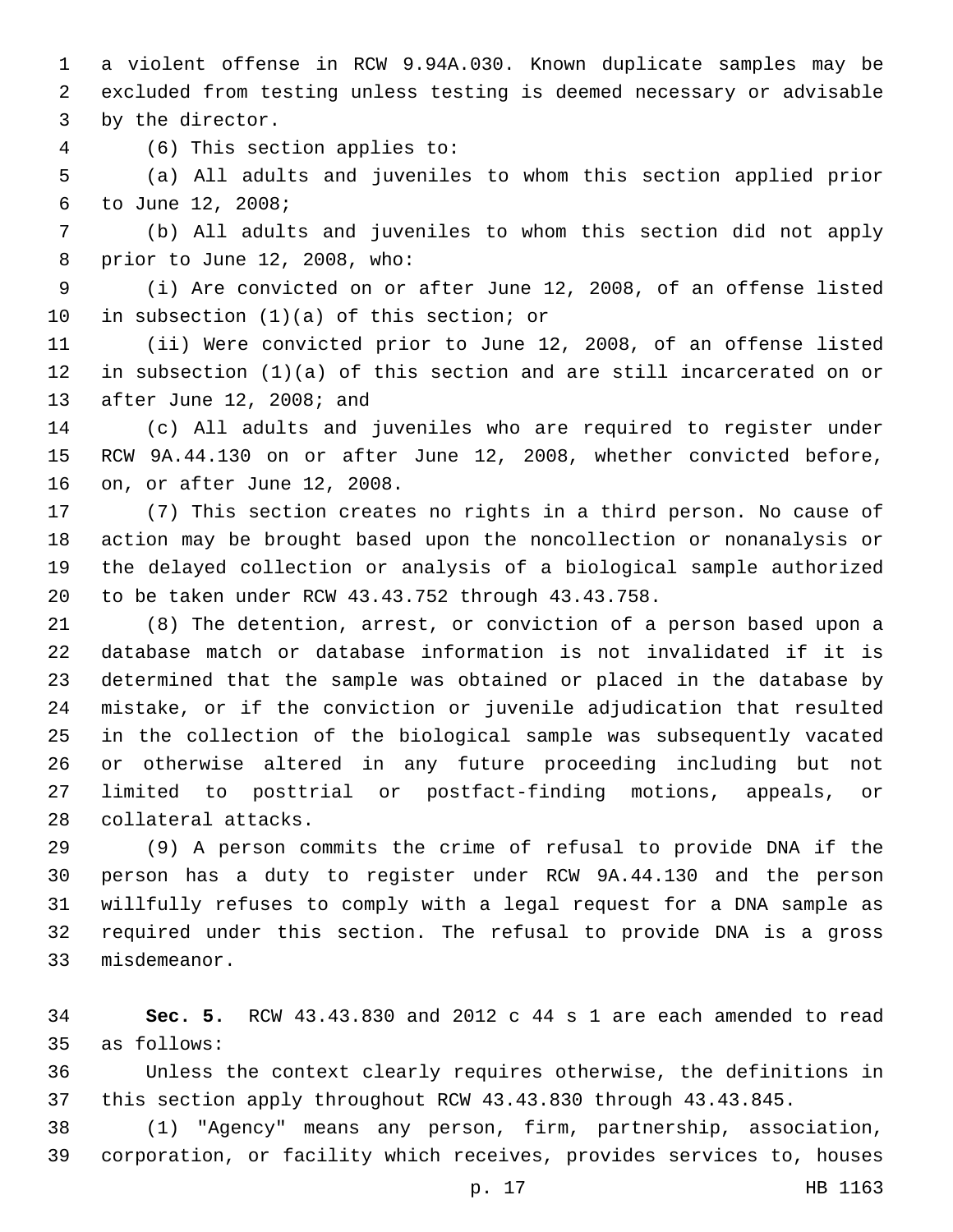or otherwise cares for vulnerable adults, juveniles, or children, or which provides child day care, early learning, or early childhood 3 education services.

(2) "Applicant" means:4

 (a) Any prospective employee who will or may have unsupervised access to children under sixteen years of age or developmentally disabled persons or vulnerable adults during the course of his or her 8 employment or involvement with the business or organization;

 (b) Any prospective volunteer who will have regularly scheduled unsupervised access to children under sixteen years of age, developmentally disabled persons, or vulnerable adults during the course of his or her employment or involvement with the business or organization under circumstances where such access will or may involve groups of (i) five or fewer children under twelve years of age, (ii) three or fewer children between twelve and sixteen years of age, (iii) developmentally disabled persons, or (iv) vulnerable 17 adults;

 (c) Any prospective adoptive parent, as defined in RCW 26.33.020; 19 or

 (d) Any prospective custodian in a nonparental custody proceeding 21 under chapter 26.10 RCW.

 (3) "Business or organization" means a person, business, or organization licensed in this state, any agency of the state, or other governmental entity, that educates, trains, treats, supervises, houses, or provides recreation to developmentally disabled persons, vulnerable adults, or children under sixteen years of age, or that provides child day care, early learning, or early learning childhood education services, including but not limited to public housing authorities, school districts, and educational service districts.

 (4) "Civil adjudication proceeding" is a judicial or administrative adjudicative proceeding that results in a finding of, or upholds an agency finding of, domestic violence, abuse, sexual abuse, neglect, abandonment, violation of a professional licensing standard regarding a child or vulnerable adult, or exploitation or financial exploitation of a child or vulnerable adult under any provision of law, including but not limited to chapter 13.34, 26.44, or 74.34 RCW, or rules adopted under chapters 18.51 and 74.42 RCW. "Civil adjudication proceeding" also includes judicial or administrative findings that become final due to the failure of the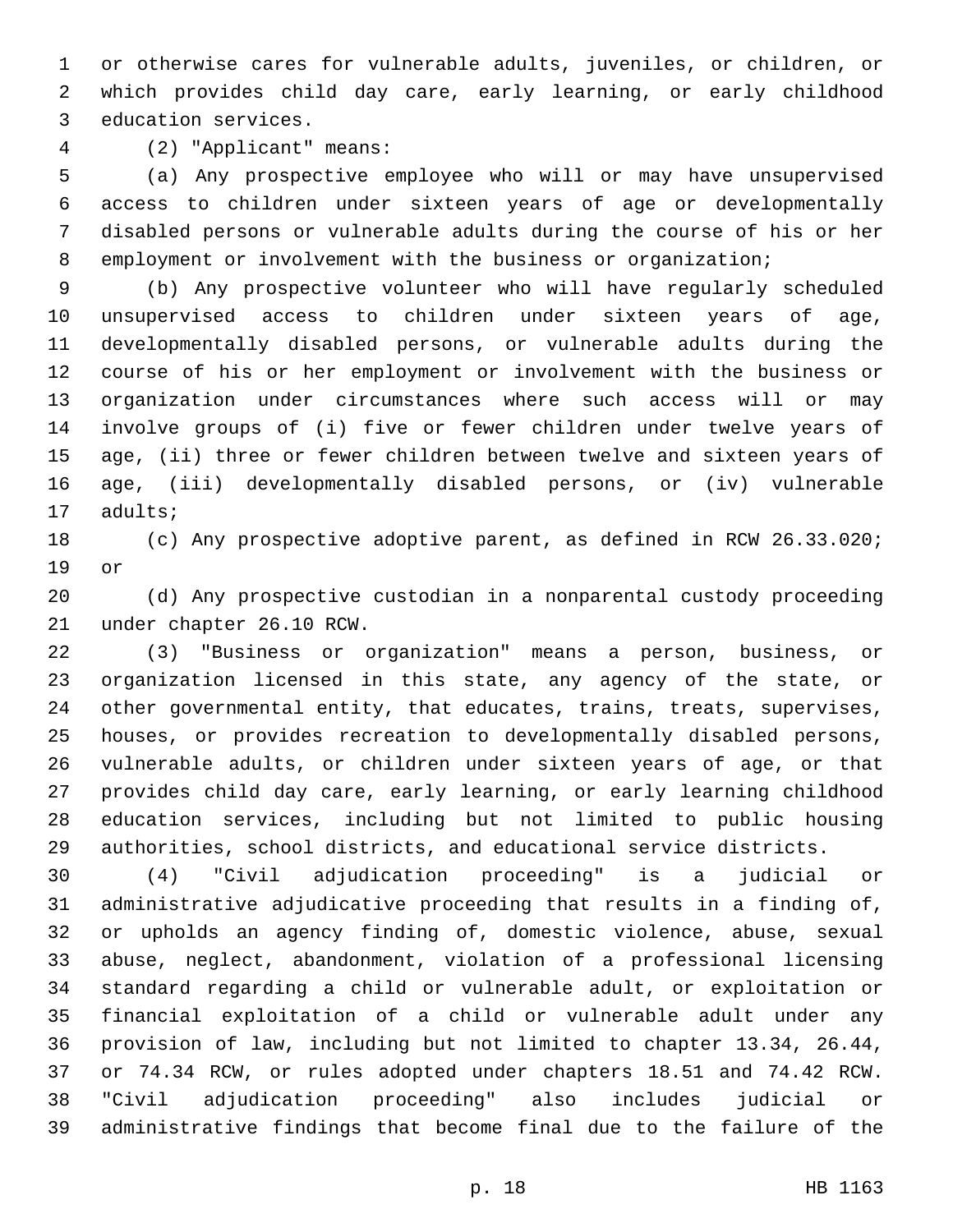alleged perpetrator to timely exercise a legal right to 2 administratively challenge such findings.

 (5) "Client" or "resident" means a child, person with developmental disabilities, or vulnerable adult applying for housing 5 assistance from a business or organization.

 (6) "Conviction record" means "conviction record" information as defined in RCW 10.97.030 and 10.97.050 relating to a crime committed by either an adult or a juvenile. It does not include a conviction for an offense that has been the subject of an expungement, pardon, annulment, certificate of rehabilitation, or other equivalent procedure based on a finding of the rehabilitation of the person convicted, or a conviction that has been the subject of a pardon, annulment, or other equivalent procedure based on a finding of innocence. It does include convictions for offenses for which the defendant received a deferred or suspended sentence, unless the 16 record has been expunged according to law.

 (7) "Crime against children or other persons" means a conviction of any of the following offenses: Aggravated murder; first or second degree murder; first or second degree kidnapping; first, second, or 20 third degree assault; fourth degree assault (if a violation of RCW 21 9A.36.041(3)); first, second, or third degree assault of a child; first, second, or third degree rape; first, second, or third degree 23 rape of a child; first or second degree robbery; first degree arson; first degree burglary; first or second degree manslaughter; first or second degree extortion; indecent liberties; incest; vehicular homicide; first degree promoting prostitution; communication with a minor; unlawful imprisonment; simple assault; sexual exploitation of minors; first or second degree criminal mistreatment; endangerment with a controlled substance; child abuse or neglect as defined in RCW 26.44.020; first or second degree custodial interference; first or second degree custodial sexual misconduct; malicious harassment; first, second, or third degree child molestation; first or second degree sexual misconduct with a minor; commercial sexual abuse of a minor; child abandonment; promoting pornography; selling or distributing erotic material to a minor; custodial assault; violation of child abuse restraining order; child buying or selling; prostitution; felony indecent exposure; criminal abandonment; or any of these crimes as they may be renamed in the future.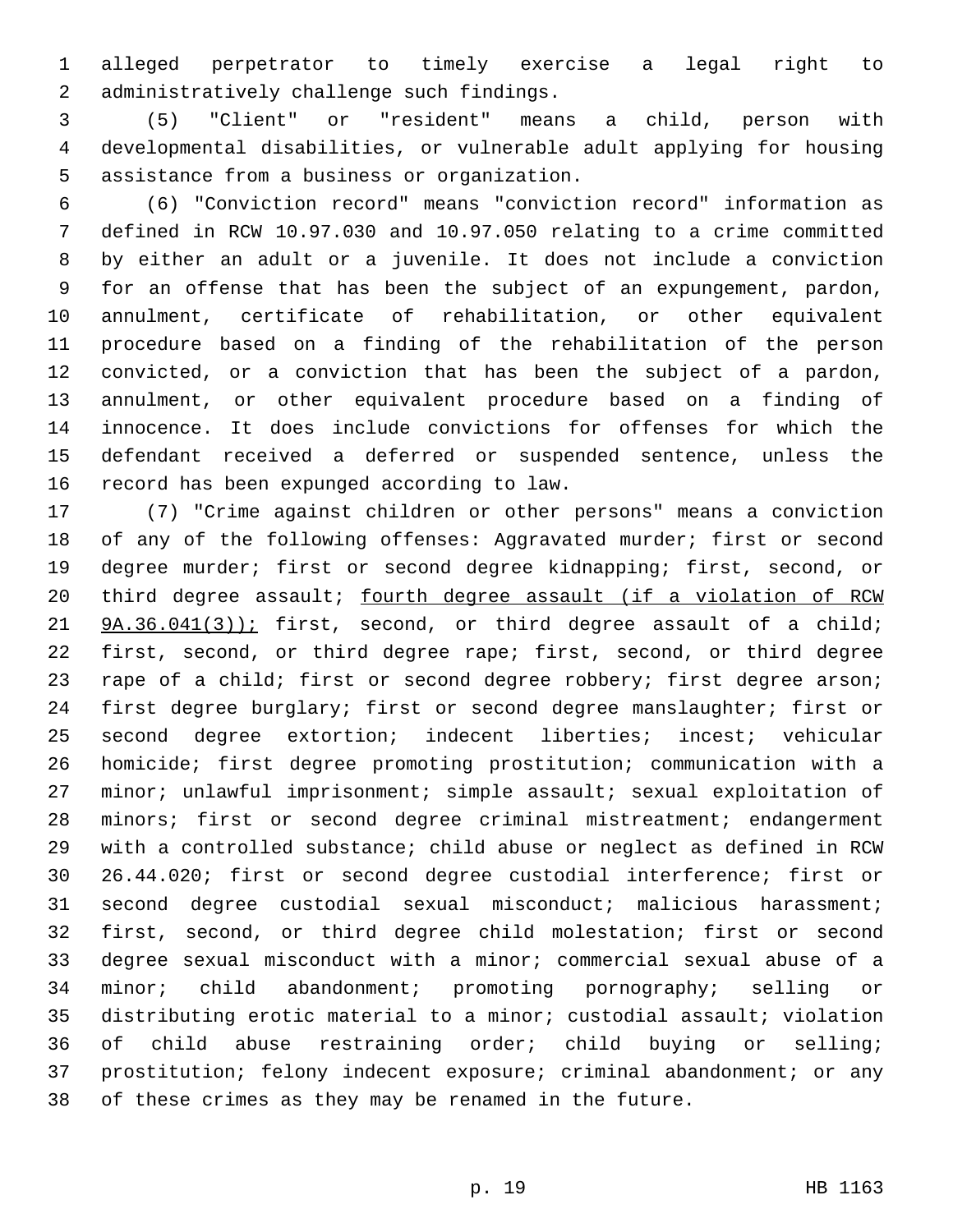(8) "Crimes relating to drugs" means a conviction of a crime to manufacture, delivery, or possession with intent to manufacture or 3 deliver a controlled substance.

 (9) "Crimes relating to financial exploitation" means a conviction for first, second, or third degree extortion; first, second, or third degree theft; first or second degree robbery; forgery; or any of these crimes as they may be renamed in the future.

 (10) "Financial exploitation" means "financial exploitation" as 9 defined in RCW 74.34.020.

 (11) "Health care facility" means a nursing home licensed under 11 chapter 18.51 RCW, a ((boarding home)) assisted living facility licensed under chapter 18.20 RCW, or an adult family home licensed 13 under chapter 70.128 RCW.

 (12) "Peer counselor" means a nonprofessional person who has equal standing with another person, providing advice on a topic about which the nonprofessional person is more experienced or knowledgeable, and who is a counselor for a peer counseling program that contracts with or is otherwise approved by the department, 19 another state or local agency, or the court.

(13) "Unsupervised" means not in the presence of:

 (a) Another employee or volunteer from the same business or 22 organization as the applicant; or

 (b) Any relative or guardian of any of the children or developmentally disabled persons or vulnerable adults to which the applicant has access during the course of his or her employment or involvement with the business or organization.26

 With regard to peer counselors, "unsupervised" does not include incidental contact with children under age sixteen at the location at which the peer counseling is taking place. "Incidental contact" means minor or casual contact with a child in an area accessible to and within visual or auditory range of others. It could include passing a child while walking down a hallway but would not include being alone with a child for any period of time in a closed room or office.

 (14) "Vulnerable adult" means "vulnerable adult" as defined in chapter 74.34 RCW, except that for the purposes of requesting and receiving background checks pursuant to RCW 43.43.832, it shall also include adults of any age who lack the functional, mental, or 38 physical ability to care for themselves.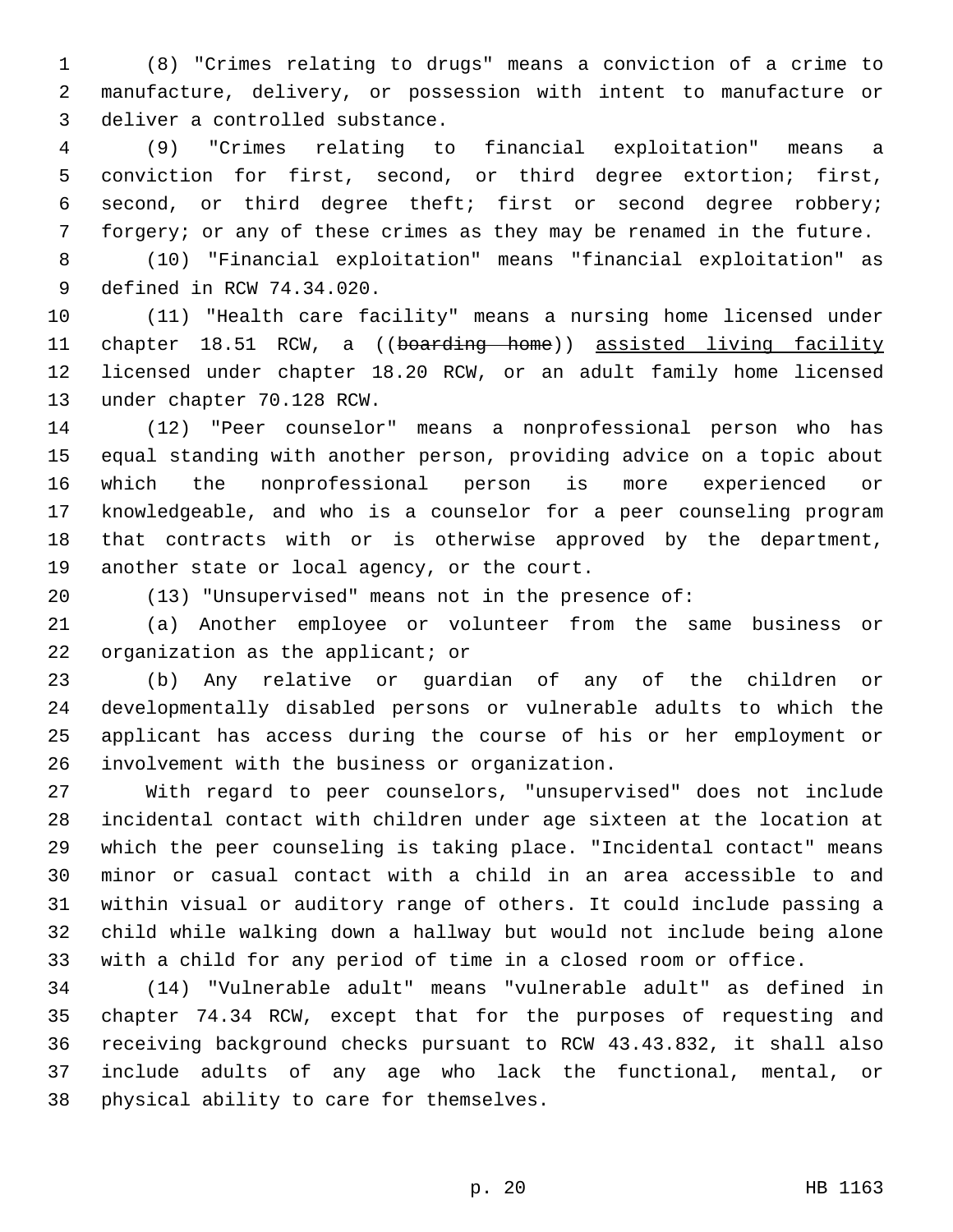NEW SECTION. **Sec. 6.** A new section is added to chapter 7.36 RCW 2 to read as follows:

 Notwithstanding RCW 36.18.040, the sheriff may waive fees associated with service of a writ of habeas corpus that was issued for the return of a child when the person who was granted the writ is, by reason of poverty, unable to pay the cost of service.

 NEW SECTION. **Sec. 7.** (1) The administrative office of the courts shall, through the Washington state gender and justice commission of the supreme court, convene a work group to address the issue of domestic violence perpetrator treatment and the role of certified perpetrator treatment programs in holding domestic violence perpetrators accountable.

 (2) The work group must include a representative for each of the following organizations or interests: Superior court judges, district court judges, municipal court judges, court probation officers, prosecuting attorneys, defense attorneys, civil legal aid attorneys, domestic violence victim advocates, domestic violence perpetrator treatment providers, the department of social and health services, the department of corrections, the Washington state institute for public policy, and the University of Washington evidence based practice institute. At least two domestic violence perpetrator treatment providers must be represented as members of the work group.

 (3) The work group shall: (a) Review laws, regulations, and court and agency practices pertaining to domestic violence perpetrator treatment used in civil and criminal contexts, including criminal domestic violence felony and misdemeanor offenses, family law, child welfare, and protection orders; (b) consider the development of a universal diagnostic evaluation tool to be used by treatment providers and the department of corrections to assess the treatment needs of domestic violence perpetrators; and (c) develop recommendations on changes to existing laws, regulations, and court and agency practices to improve victim safety, decrease recidivism, advance treatment outcomes, and increase the courts' confidence in 34 domestic violence perpetrator treatment.

 (4) The work group shall report its recommendations to the affected entities and the appropriate committees of the legislature 37 no later than June 30, 2018.

(5) The work group must operate within existing funds.

39 (6) This section expires June 30, 2019.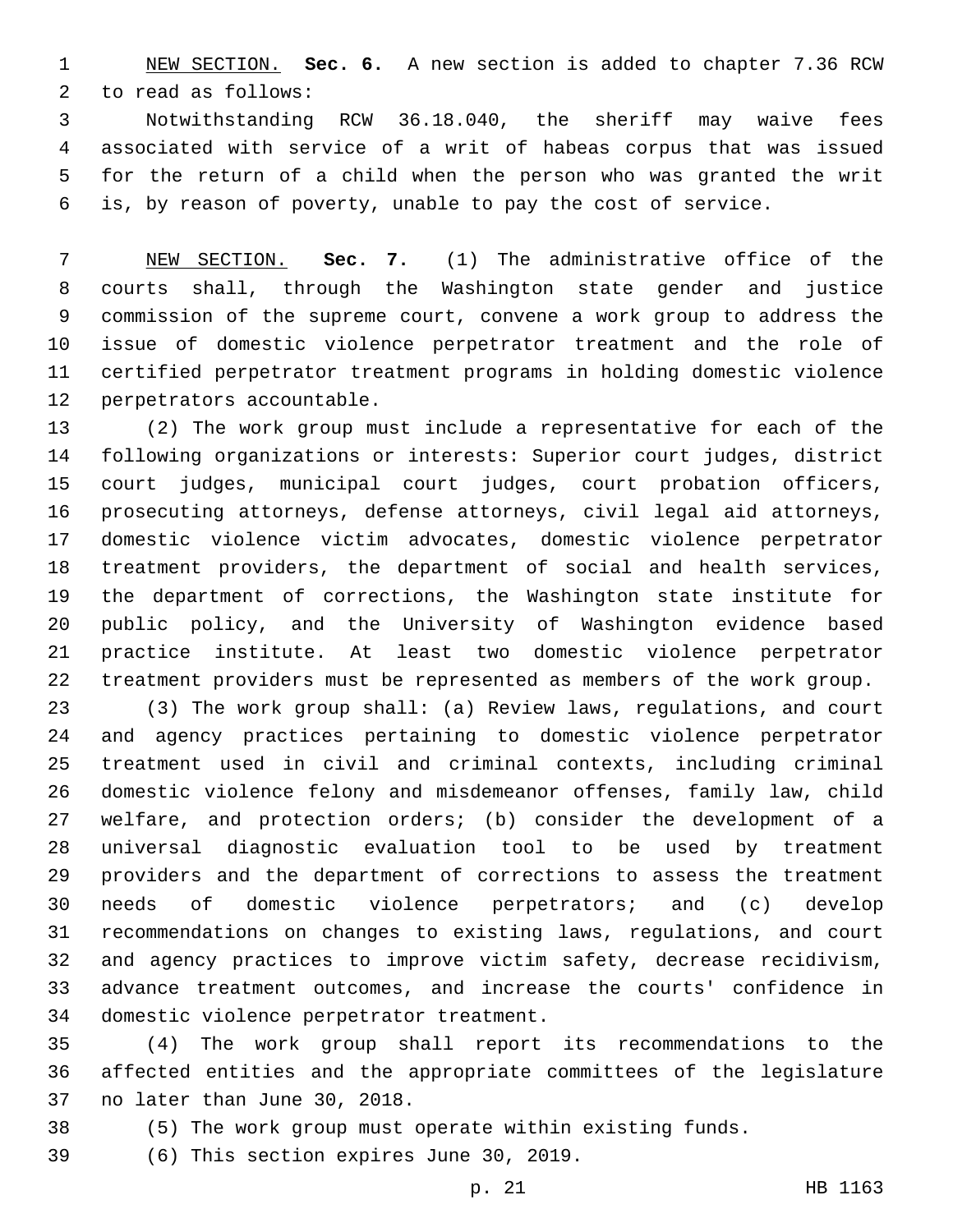NEW SECTION. **Sec. 8.** (1) The legislature finds that Washington state has a serious problem with domestic violence offender recidivism and lethality. The Washington state institute for public policy studied domestic violence offenders finding not just high rates of domestic violence recidivism but among the highest rates of general criminal and violent recidivism. The Washington state coalition against domestic violence has issued fatality reviews of domestic violence homicides in Washington under chapter 43.235 RCW for over fifteen years. These fatality reviews demonstrate the significant impact of domestic violence on our communities as well as the barriers and high rates of lethality faced by victims. The legislature further notes there have been several high profile domestic violence homicides with multiple prior domestic violence incidents not accounted for in the legal response. Many jurisdictions nationally have encountered the same challenges as Washington and now utilize risk assessment as a best practice to assist in the response to domestic violence.

 The Washington domestic violence risk assessment work group is established to study how and when risk assessment can best be used to improve the response to domestic violence offenders and victims and find effective strategies to reduce domestic violence homicides, serious injuries, and recidivism that are a result of domestic 23 violence incidents in Washington state.

 (2)(a) The Washington state gender and justice commission, in collaboration with the Washington state coalition against domestic violence and the Washington State University criminal justice program, shall coordinate the work group and provide staff support.

 (b) The work group must include a representative from each of the 29 following organizations:

(i) The Washington state gender and justice commission;

31 (ii) The department of corrections;

- (iii) The department of social and health services;
- (iv) The Washington association of sheriffs and police chiefs;
- 34 (v) The superior court judges' association;
- (vi) The district and municipal court judges' association;
- (vii) The Washington state association of counties;
- 37 (viii) The Washington association of prosecuting attorneys;
- (ix) The Washington defender association or the Washington 39 association of criminal defense lawyers;
- (x) The Washington state association of cities;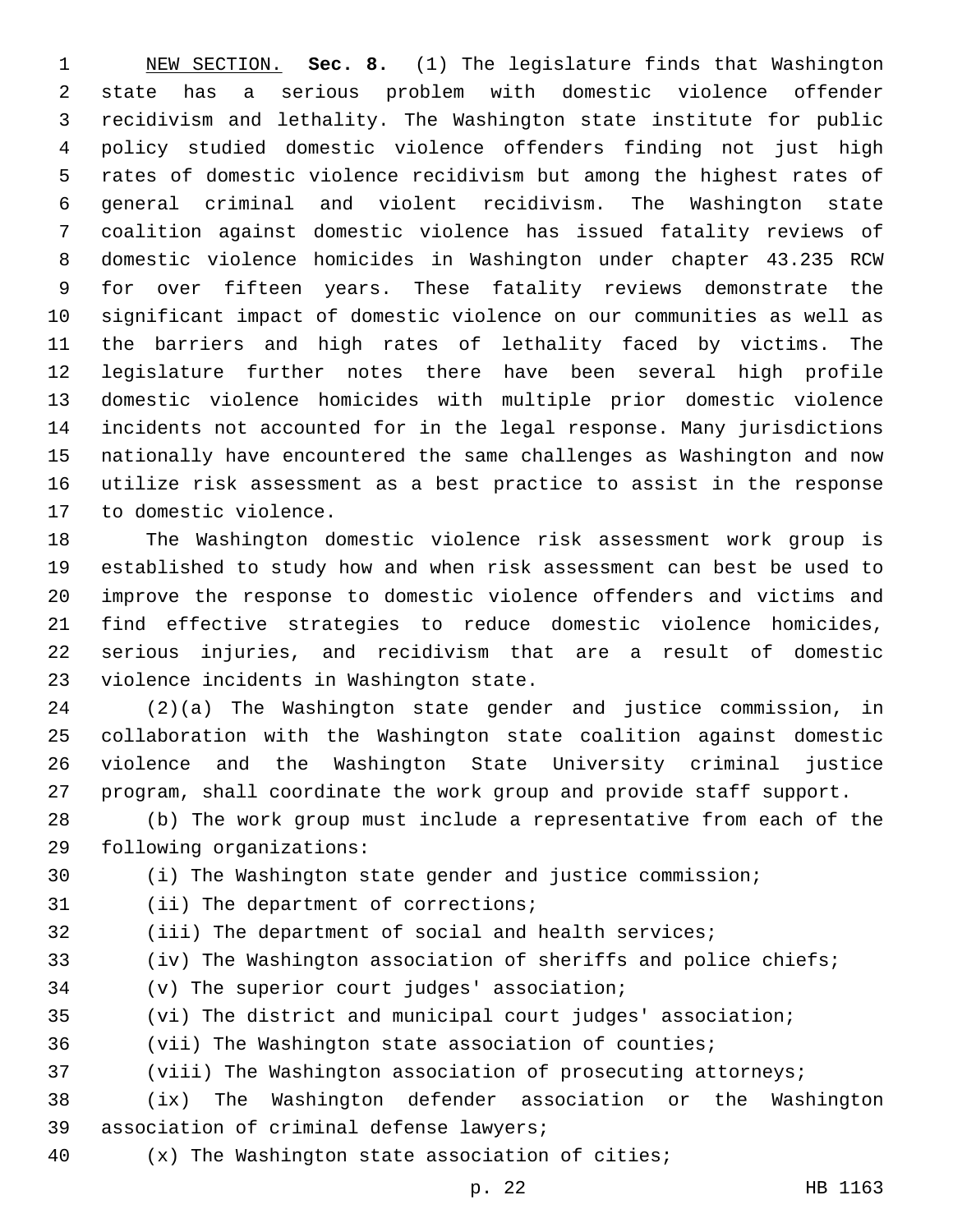(xi) The Washington state coalition against domestic violence;

(xii) The Washington state office of civil legal aid; and

 (xiii) The family law section of the Washington state bar association.4

(c) The work group must additionally include representation from:

(i) Treatment providers;6

7 (ii) City law enforcement;

8 (iii) County law enforcement;

9 (iv) Court administrators; and

(v) Domestic violence victims or family members of a victim.

 (3) At a minimum, the work group shall research, review, and make 12 recommendations on the following:

 (a) How to best develop and use risk assessment in domestic violence response utilizing available research and Washington state 15 data;

 (b) Providing effective strategies for incorporating risk assessment in domestic violence response to reduce deaths, serious injuries, and recidivism due to domestic violence;

 (c) Promoting access to domestic violence risk assessment for advocates, police, prosecutors, corrections, and courts to improve 21 domestic violence response;

 (d) Whether or how risk assessment could be used as an 23 alternative to mandatory arrest in domestic violence;

 (e) Whether or how risk assessment could be used in bail determinations in domestic violence cases, and in civil protection 26 order hearings;

 (f) Whether or how offender risk, needs, and responsivity could be used in determining eligibility for diversion, sentencing 29 alternatives, and treatment options;

 (g) Whether or how victim risk, needs, and responsivity could be 31 used in improving domestic violence response;

 (h) Whether or how risk assessment can improve prosecution and encourage prosecutors to aggressively enforce domestic violence laws; 34 and

(i) Encouraging private sector collaboration.35

 (4) The work group shall compile its findings and recommendations into a final report and provide its report to the appropriate committees of the legislature and governor by June 30, 2018.

(5) The work group must operate within existing funds.